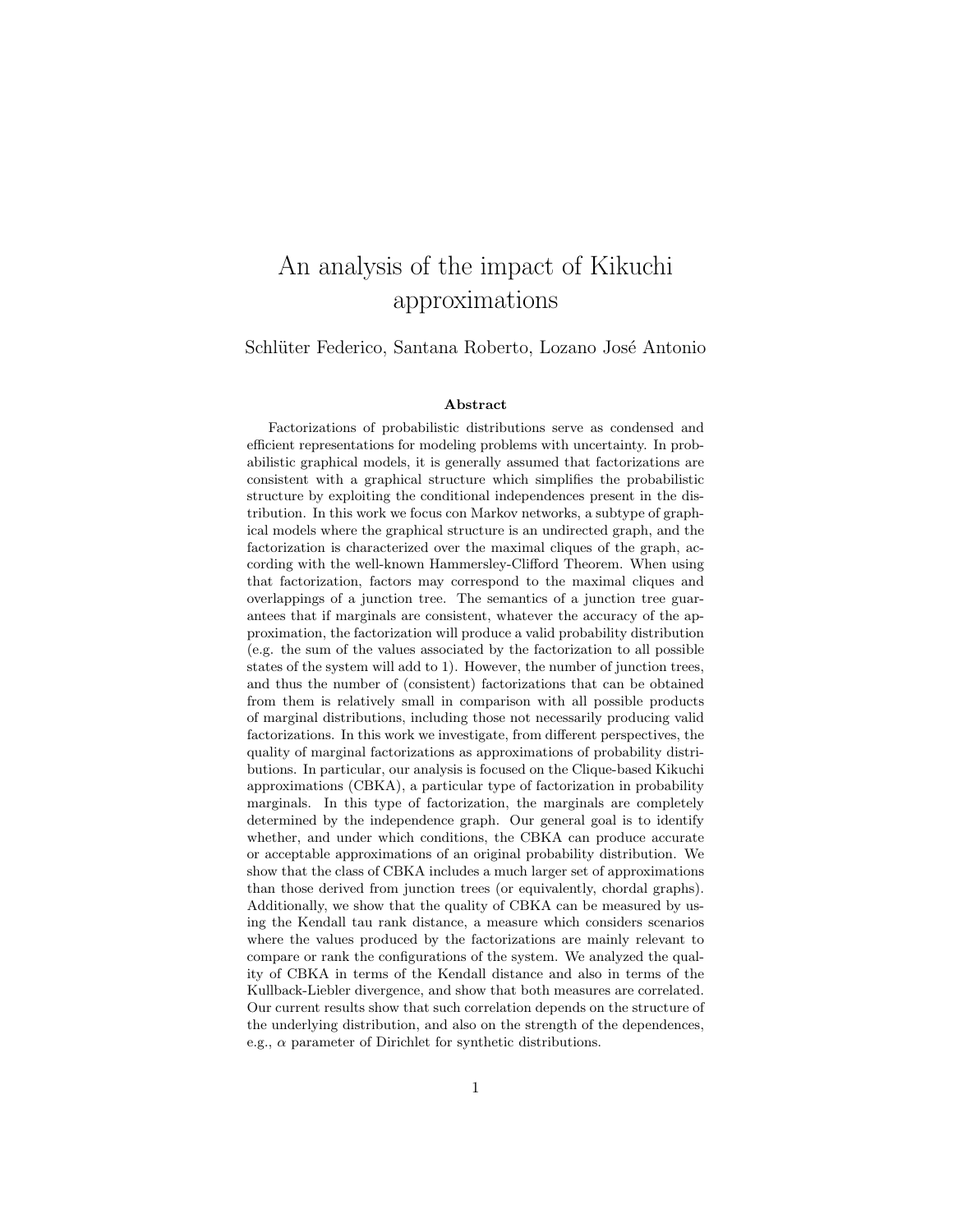# 1 Introduction

Factorizations of probabilistic distributions serve as condensed and efficient representations for modeling problems with uncertainty. In simple terms, a factorization is a product of marginal factors that serves to approximate a Joint Probability Distribution (JPD). Usually, a factorization involves factors of much smaller size than that of the full JPD, guaranteeing that the factorizations are tractable in terms of the number of parameters needed to keep all marginal probabilities.

In probabilistic graphical models, it is generally assumed that factorizations are consistent with a graphical structure which simplifies the probabilistic structure by exploiting the conditional independences present in the distribution [Pearl, 1988]. The two branches of graphical models that are more commonly used are Bayesian networks and Markov networks [Koller and Friedman, 2009]. For the particular case of Bayesian networks, the structure is an acyclic directed graph, and the JPD factorizes over a product of conditional probability distributions in a compact and modular way. For Markov networks (MNs) the graphical structure is an undirected graph, and the factorization is characterized over the maximal cliques of the graph, according with the Hammersley-Clifford Theorem [Besag, 1974, Lauritzen, 1996]. When using that factorization, factors may correspond to the maximal cliques and overlappings of a junction tree. The semantics of a junction tree guarantees that if marginals are consistent, whatever the accuracy of the approximation, the factorization will produce a valid probability distribution (e.g. the sum of the values associated by the factorization to all possible states of the system will add to 1). However, the number of junction trees, and thus the number of (consistent) factorizations that can be obtained from them is relatively small in comparison with all possible products of marginal distributions, including those not necessarily producing valid factorizations.

In this work we investigate, from different perspectives, the quality of marginal factorizations as approximations of probability distributions. In particular, our analysis is focused on the Clique-based Kikuchi approximations (CBKA) [Santana et al., 2005], a particular type of factorization in probability marginals. In this type of factorization, the marginals are completely determined by the independence graph. Given an undirected graph, a unique CBKA is completely determined by computing the maximal cliques of the original graph, and then the cluster variation method is used to compute all possible overlappings. If the original graph is chordal, the obtained CBKA will be consistent with a junction-tree-based factorization. Our general goal is to identify whether, and under which conditions, the CBKA can produce accurate or acceptable approximations of an original probability distribution. We show that the class of CBKA includes a much larger set of approximations than those derived from junction trees (or equivalently, chordal graphs).

The following questions are addressed in our research<sup>1</sup>:

<sup>&</sup>lt;sup>1</sup>The results obtained until now could be splitted in different of these lines. Actually, what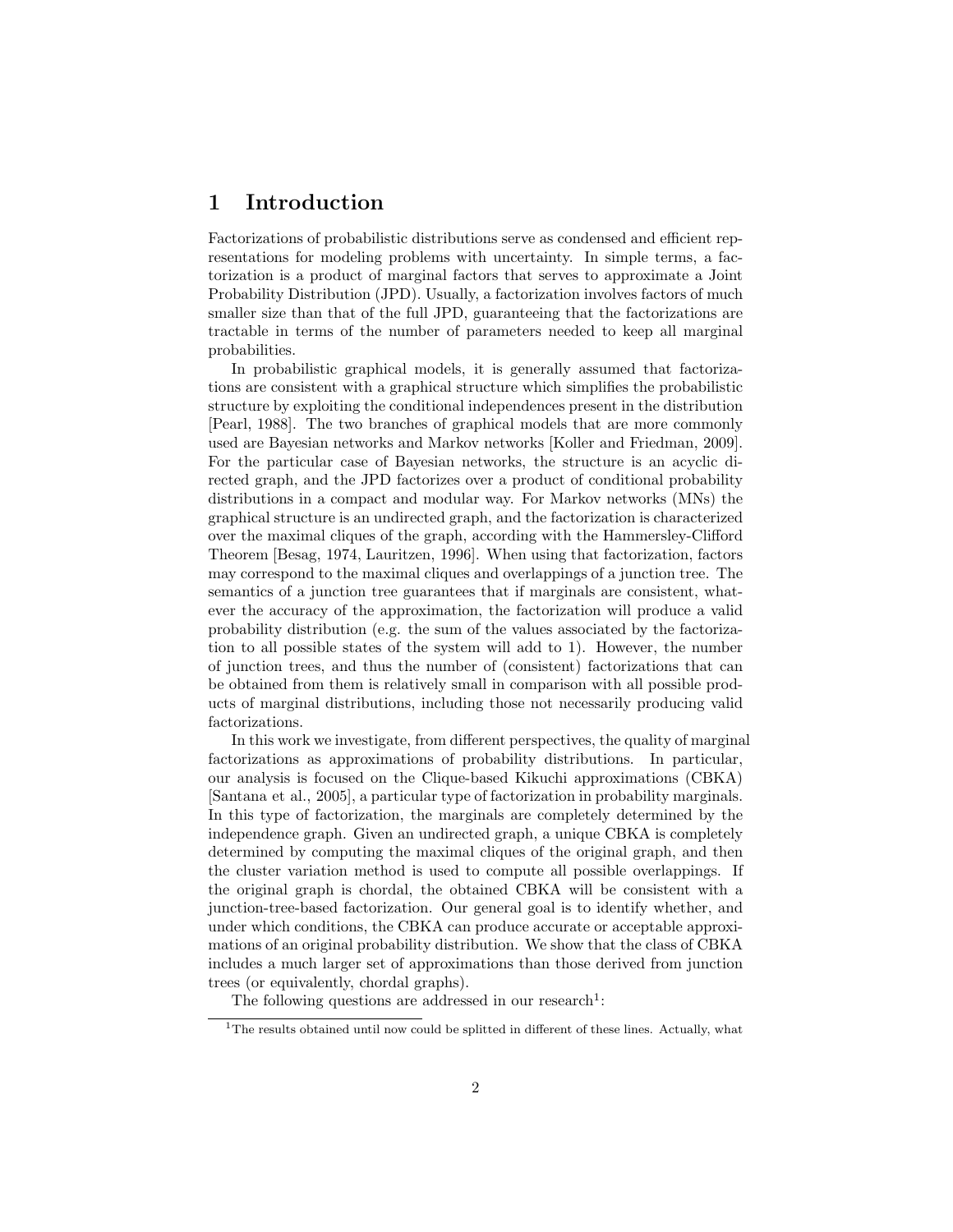- (i) We consider different measures of "quality" of the approximation. These measures include the Kullback-Leibler (KL) divergence, usually applied to measure distances between distributions, but also the Kendall tau rank distance, a measure used to evaluate the distances between rankings or permutations. The KL divergence is commonly used to measure the difference between two probability distributions. Thus, we compare the JPD from a CBKA with the original distribution in order to quantify how similar they are. Instead, the Kendall tau rank distance considers scenarios where the values produced by the factorizations are mainly relevant to compare or rank the configurations of the system. What is important in these cases is the capacity of the approximation to keep the relative order between the solutions of the space, not the distance to the original distribution in the KL sense. Notice that there exist multiple realistic situations in which we would like to be able to rank solutions with large number of attributes based on statistics computed from smaller subsets of these attributes. We analyze the quality of CBKA in terms of both quality measures, and show that they are correlated. Our current results show that such correlation depends on the structure of the underlying distribution, and also on the strength of the dependences, e.g.,  $\alpha$  parameter of Dirichlet for synthetic distributions.
- (ii) We also investigate the relationship between general CBKAs and those that originate from chordal graphs using a measure of topological proximity among all possible approximations for a given number of variables  $n.$  The topological relationship is defined in terms of the subsumption relatioship among all possible undirected graphs for a given  $n$ . What we get from this topological relationship is a landscape of the CBKAs, where it is possible to identify which regions in the space of CBKA contain more chordal CBKAs and whether and how are they related. Although we do not develop in this work algorithms to learn CBKAs from the data, we hypothesize that this landscape could be instrumental for the design of this type of algorithms.
- (iii) Finally, since CBKA are strongly dependent on the characteristic of the graph used to create the approximation, we are also interested in investigating the sensitivity of the CBKAs to structural errors. Specifically, we want to know how the chordality (or non-chordality) of the underlying structure affects to the robustness of the CBKA when using graphs which contain structural errors. For this, we consider two different types of errors that can be present in a structure: type-I errors and type-II errors. Type-I errors (a.k.a. false positives) correspond to additional incorrect edges added to the structure, assuming inexistent dependences between variables. Type-II errors (a.k.a. false negatives) correspond to incorrect independences assumptions, or spurious non-edges in the structure used

we are trying to do is to organize these results with respect to what could be the possible objectives of the work. We could discuss later what is the first thing we should try to finish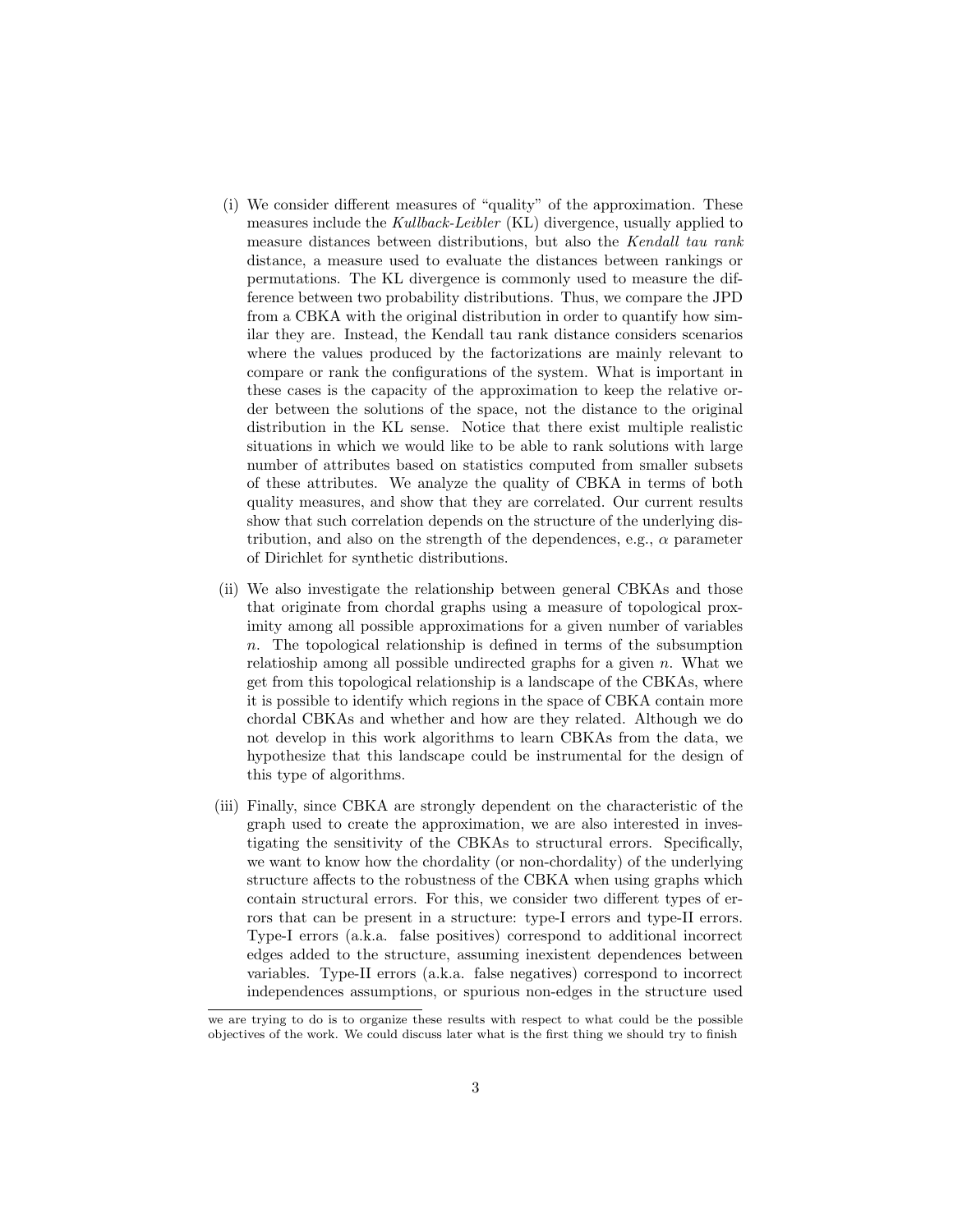

Figure 1: Description of the different types of errors. (a) Undirected graph representing the independence structure of a distribution, (b) Graph containing three type-I errors, (c) Graph that contains two type-II errors.

(i.e., assuming independence between two variables that are dependent in the underlying distribution). Figure 1 shows an example of the different types of errors. If the first graph is the underlying correct structure of a distribution, the second graph contains three type-I errors, and the third graph contains two type-II errors. Regarding the correctness of the distribution, type-I errors do not make incorrect assumptions over the functional form of the underlying distribution, because the independences in the structure still hold. That is, type-I errors may be mitigated by the numerical parameters of the graphical model. The problem with type-I errors is that they imply the use of an overcomplex model to represent the distribution. Instead, type-II errors add incorrect independence assumptions on the distribution, and these errors cannot be mitigated by the numerical parameters. Thus, type-II errors can invalidate statistical inference, leading to faulty conclusions.

This paper is organized as follows<sup>2</sup>: In the next section we present the notation and main concepts used for our analysis. Section 3 describes the quality measures of the approximation used, and analyzes the relationship between them. Section 4 defines the landscape of CBKAs and analyze it. In Section 5 we investigate the results for the analysis of the different types of errors. Finally, Section 7 lists the open questions and some ideas to extend this work.

### 2 Notation and background

Let  $X = (X_0, \ldots, X_{n-1})$  denote a set of n discrete random variables. We will denote  $x = (x_0, \ldots, x_{n-1})$  to an assignment of these variables. S will denote a set of indices in  $\{0, \ldots, n-1\}$ ,  $X_S$  (respectively  $x_S$ ) a subset of the variables of X (respectively x) determined by the indices in S, and  $val(X_S)$  to the set of all possible values of  $X<sub>S</sub>$ . We will work with positive distributions denoted by p. We use  $p(X_S)$  to denote the marginal probability distribution of p on  $X_S$ .  $p(x_S)$  will denote the marginal probability for  $X_S = x_S$ . We use  $p(X_i | X_j)$  to denote the conditional probability distribution of  $X_i$  given  $X_j$ .

 $2$ This is a suggested organization for all the results during the visit, including those included here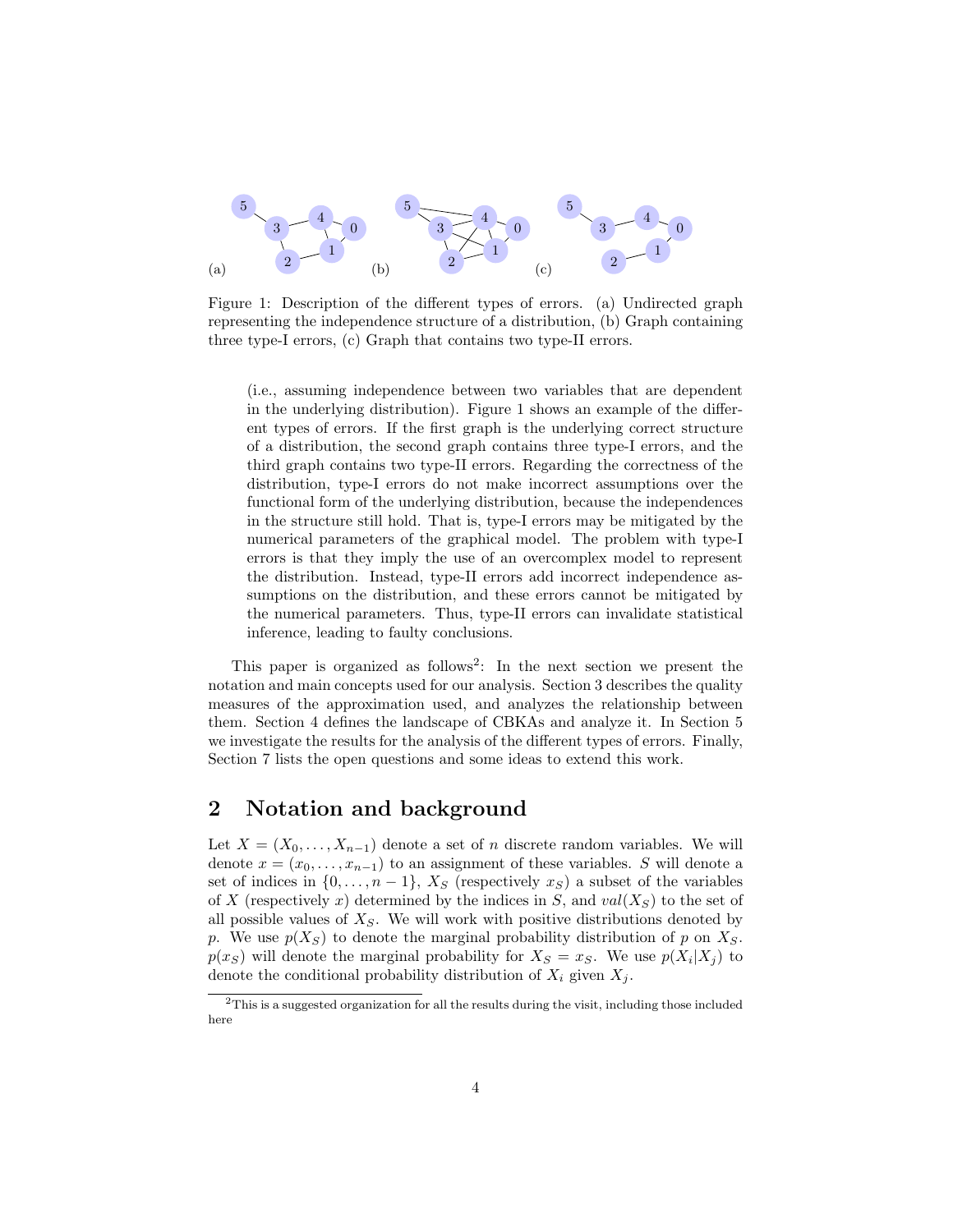An undirected graph  $G = (V, E)$  is defined by a set of vertices V, and a set of edges E. An edge between nodes i and j will be represented by  $i \sim j$ . Given an undirected graph  $G = (V, E)$ , a clique in G is a fully connected subset of V. We reserve the letter  $C$  to refer to a clique. The collection of all cliques in  $G$  is denoted as  $\mathcal{C}$ . C is maximal when it is not contained in any other clique. C is the maximum clique of the graph if it is the clique in  $\mathcal C$  with the highest number of vertices.

An undirected graph is said to be *chordal* if every cycle of length four or more has a chord. A fundamental property of chordal graphs is that their maximal cliques can be joined to form a tree, called the junction tree, such that any two cliques containing a node are either adjacent in the junction tree, or connected by a chain made entirely of cliques that contain that node.

#### 2.1 Markov networks

**Definition 1.** (Neighborhood): The neighborhood  $N(X_i)$  of a node  $X_i \in X$  is defined as  $N(X_i) = \{X_j : X_j \sim X_i \in E\}$ . The set of edges uniquely determines a neighborhood system on G.

**Definition 2.** (Boundary, bd): The boundary of a set of variables,  $X_S \subseteq X$  is the set of variables  $X \setminus X_S$  that neighbors to at least one variable in  $X_S$ . The boundary of  $X_S$  is denoted bd( $X_S$ ).

**Definition 3.** (Closure, cl): The closure of a set of variables,  $X_S \subseteq X$  is the set of variables  $cl(X_S) = X_S \cup bd(X_S)$ .

**Definition 4.** A Markov Network (MN) for X is a pair  $(G, \Phi)$  where G is an undirected graph, and  $\Phi = (\Phi_{C_1}, \ldots, \Phi_{C_c})$  is a set of nonnegative functions called neighbor potentials, one for each of the c maximal cliques in G. The distribution determined by the MN has the form:

$$
p(x) = \frac{1}{Z} \prod_{C \in \mathcal{C}} (\Phi_{x_C})
$$
\n(1)

and it is usually called a Gibbs Field with respect to the neighborhood system G. The normalizing constant  $Z$  is known as the partition function and is given by  $Z=\sum$ X  $\Pi$  $\prod\limits_{C\in\mathcal{C}}(\Phi_{X_C}).$ 

A MN fulfills a number of Markov properties. It satisfies that:

$$
p(x_i, x/cl(x_i)|bd(x_i)) = p(x_i|bd(x_i)) \cdot p(x/cl(x_i)|bd(x_i))
$$

This property is known as the local Markov property [Lauritzen, 1996].

#### 2.2 Statistical inference with Markov networks

Belief propagation [Pearl, 1988, Aji and McEliece, 2000] has been traditionally used in statistical inference for obtaining a posteriori marginal probabilities in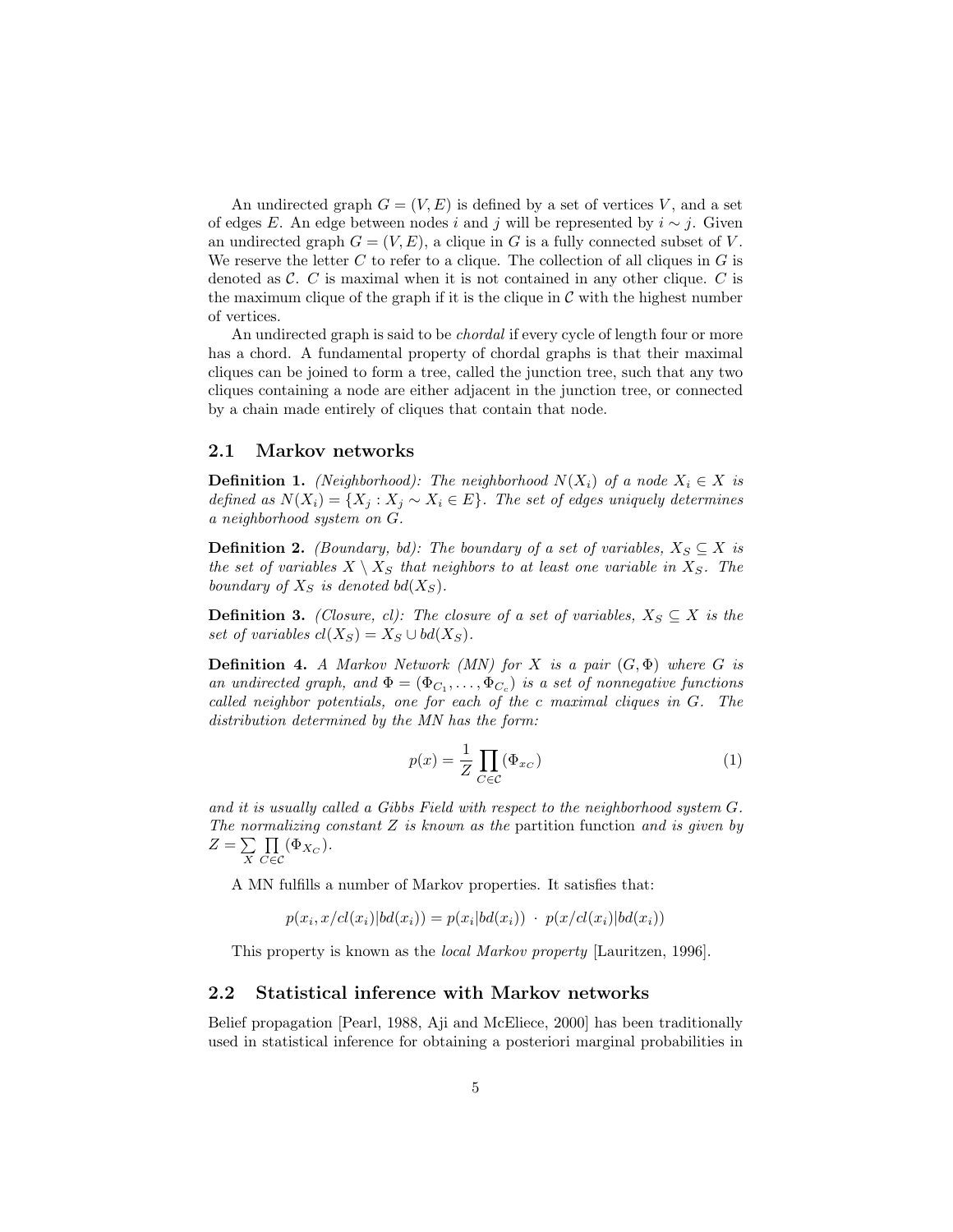graphical models. The approach is also useful to compute the most probable global states or system configurations [Nilsson, 1998]. The conection between belief propagation algorithms and free energy approximations in physical systems was presented in [Yedidia et al., 2003]. Yedidia et al. demonstrated that the fixed points of belief propagation algorithms coincide with the stationary points of Bethe's approximate free energy subject to certain consistency constraints. Bethe's approximation is known to be a special case of a more general class of approximations called Kikuchi free energy approximations. This result inspired an important amount of work [Minka, 2001a, Wainwright et al., 2001, Yuille, 2001, Tatikonda and Jordan, 2002, Heskes, 2003, Aji and Yildirim, 2003, Wainwright and Jordan, 2003, Pakzad and Anantharam, 2005, Yedidia et al., 2005, Wainwright and Jordan, 2008, Ravikumar et al., 2010, Weiss et al., 2012, Chen and Wang, 2012] that proposed new Generalized Belief Propagation algorithms (GBP), studied their conditions of convergence, and introduced new applications.

Belief propagation can be generalized by considering algorithms able to approximate marginals in graphs with cycles, also known as loopy graphs. The original belief propagation algorithm was theoretically proved to converge only in acyclic graphs. One common point in recent work on GBP is the reexamination and application of some old results achieved in statistical physics to the solution of inference problems in graphical models. Among these results is the Cluster Variation Method (CVM) [Kikuchi, 1951] introduced by Kikuchi in 1951 as a procedure to compute an approximation of the free energy. The algorithm, also known as the Kikuchi approximation of the free energy, has been used for the design of generalized propagation algorithms.

Generalized propagation algorithms assume that the structure of the graphical model is known, and organize the message passing steps for achieving an (eventually) good approximation of the desired marginal distributions. Methods from statistical physics are useful to determine the way message passing has to be organized and the conditions of convergence. The Kikuchi approximation has been used for two different although related problems: the problem of learning factorized approximations of probability distributions from data, and that of sampling from such type of approximations [Santana, 2005]. In this sort of application, the information about the structure of dependencies represented in the graphical model is totally absent or partial<sup>3</sup>.

#### 2.3 Kikuchi approximations

We define a region R of the independence graph  $G = (V, E)$  to be a set  $V' \subset V$ . A graph region based decomposition is an asset of regions  $R$ , and an associated set of *counting numbers* U which is formed by one counting number  $c_R$  for each  $R \in \mathcal{R}$ .  $c_R$  will always be an integer, but might be zero or negative for some R. In the Cluster Variation Method (CVM),  $R$  is formed by an initial set of regions  $\mathcal{R}_0$  such that all the nodes are in at least one region of  $\mathcal{R}_0$ , and any

<sup>3</sup> In a new version of the manuscript this part has to be more related with the proposal we advance here in the paper (see To do section at the end of this manuscript)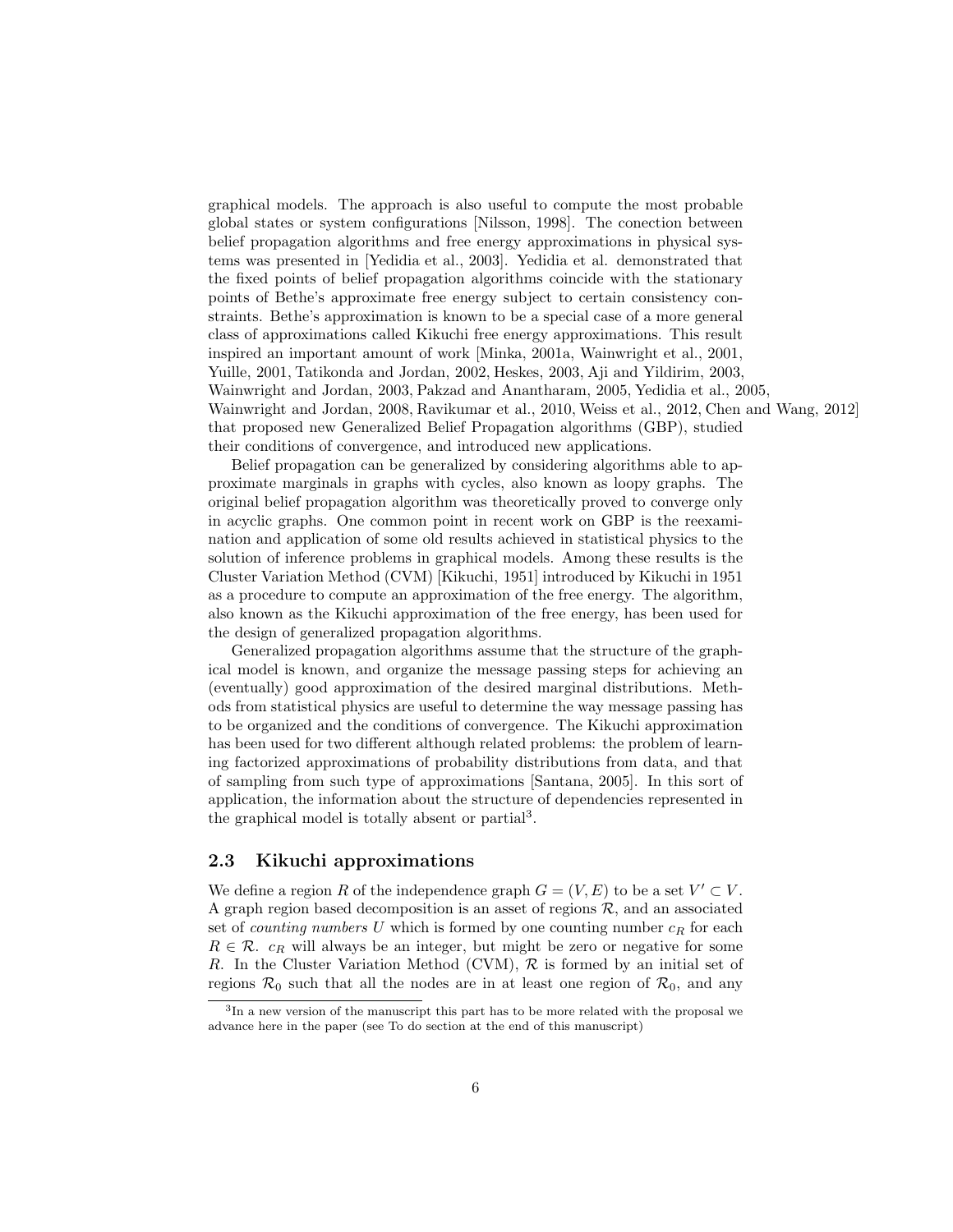other region in  $\mathcal R$  is the intersection of one or more of the regions in  $\mathcal R$ . The set of regions  $R$  is closed under intersection, and can be ordered as a poset.

To be valid, a decomposition must satisfy a number of constraints relating the regions and the counting numbers. Inspired in the work by Yedidia et al.  $(2005)$  [Yedidia et al., 2005], we call this sub-problem as that of *finding a valid* region based decomposition of a graph. We say that a set of regions  $R$ , and counting numbers  $c_R$  give a valid region based graph decomposition when for every variable  $X_i$ :

$$
\sum_{\substack{R \in \mathcal{R} \\ X_i \subseteq X_R}} c_R = 1 \tag{2}
$$

We will form the set  $\mathcal{R}_0$  by taking one region for each maximal clique in G. As a result, all the regions  $R \in \mathcal{R}$  will be cliques because they are the intersection of two or more cliques. We call this type of region based decomposition of undirected graphs a CBKA [Santana et al., 2005].

We define the Kikuchi approximation of the probability associated to a clique based graph decomposition, denoted as  $k$  as:

$$
k(x) = \prod_{R \in \mathcal{R}} p(x_R)^{c_R},\tag{3}
$$

where  $\mathcal R$  comes from a clique based graph decomposition. The overcounting numbers  $c_R$  are calculated using the following recursive formula:

$$
c_R = 1 - \sum_{\substack{S \in \mathcal{R}_1 \\ S \supset R}} c_S \tag{4}
$$

where  $c_S$  is the overcounting number of any region S in  $\mathcal{R}_1$  such that S is a superset of  $R$ .  $c_R$  values corresponding to the initial maximal cliques are equal 1. If  $c_R$  is different from zero, the region is included in the clique based decomposition.<sup>4</sup>

#### 2.4 Quality measures

As quality measures, we evaluate if  $k(x)$  is a good approximation of the original JPD by two different measures: (i) The Kullback-Leibler divergence  $KL(K|P)$ ; and (ii) the Kendall tau rank distance.

For two discrete probability distributions  $p(x)$  and  $q(x)$ , the Kullback–Leibler divergence [MacKay, 2003] from  $q(x)$  to  $p(x)$  is defined to be

$$
KL(P|Q) = \sum_{i} p(i) \log \frac{p(i)}{q(i)}.
$$
\n<sup>(5)</sup>

In words, it is the expectation of the logarithmic difference between the probabilities  $p(x)$  and  $q(x)$ , where the expectation is taken using the probabilities  $p(x)$ .

<sup>&</sup>lt;sup>4</sup> to do: add definition of Normalized Kikuchi approximation  $\tilde{k}(x)$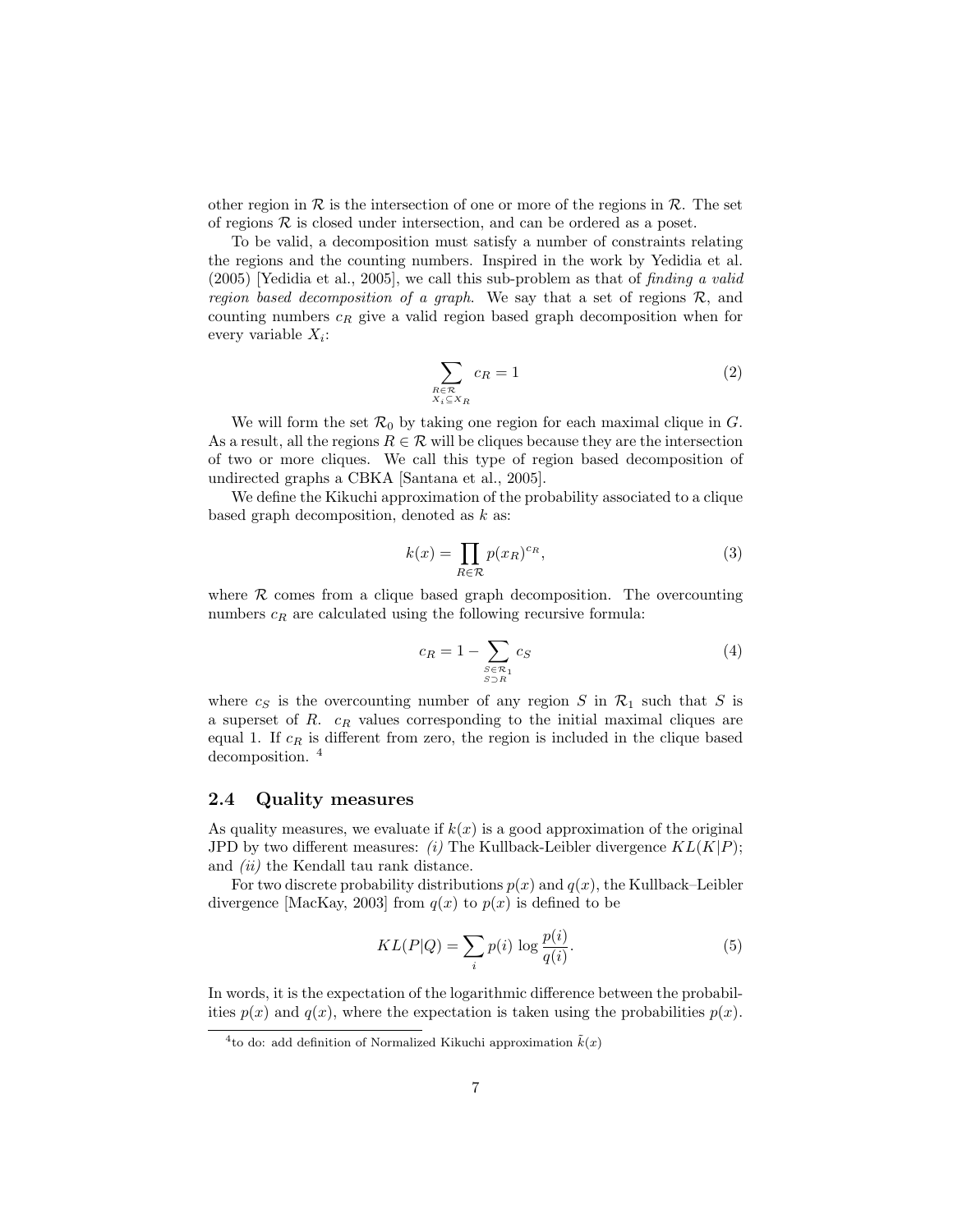This is a measure of the difference between the two probability distributions  $p(x)$  and  $q(x)$ . It is not symmetric in  $p(x)$  and  $q(x)$ .

The other quality measure we are interested for evaluating the quality of the approximaated distributions obtained is the Kendall tau rank distance. This metric counts the number of disagreements between two ranking lists. The larger the distance, the more dissimilar the two lists are. The Kendall tau ranking distance between two lists is

$$
K(\tau_1, \tau_2) = \sum_{\{i,j\} \in P} \bar{K}_{i,j}(\tau_1, \tau_2), \tag{6}
$$

where P is the set of unordered pairs of distinct elements in  $\tau_1$  and  $\tau_2$ ,  $\bar{K}_{i,j}(\tau_1, \tau_2)$ = 0 if "i" and "j" are in the same order in  $\tau_1$  and  $\tau_2$   $\overline{K}_{i,j}(\tau_1, \tau_2) = 1$  if "i" and "j" are in the opposite order in  $\tau_1$  and  $\tau_2$ . For measuring the quality of the CBKA, we form the two lists  $\tau_1$  and  $\tau_2$  by sorting in descending order the configurations of the JPD, according with its respective probability, and then the number of disagreements is counted.

#### 2.5 Storage cost of CBKAs

The storage cost of each CBKA clearly depends on the number of cliques, their size, and more important, the number of overlappings among the variables. The number of comparisons needed to find the first set of overlappings is  $\frac{(\mu)(\mu-1)}{2}$ , where  $\mu$  is the number of maximal cliques. The process is repeated taking this maximum number of regions as a bound. A good estimator of the total number of regions can be  $N_r = |C| \cdot \frac{(\mu)(\mu - 1)}{2}$ , where  $|C|$  is the size of the maximum clique in the graph. However, for storing a CBKA we only need to save the maximal cliques of the graph, and then the rest of overlapping regions can be found recursively. Thus, we compute the cost of storing a CBKA as

$$
cost(G) = \sum_{C \in \mathcal{C}(G)} \left( \prod_{val(X_C)} |X_C| \right),\tag{7}
$$

where  $config(s)$  is the set of all the possible configurations of the variables of a clique and  $|c|$  is the size of each clique.

In order to identify whether and under which conditions the CBKA can produce accurate or acceptable approximations of an original distribution, we consider the storage cost associated with a given quality. In Figure 2, a table of plots show the distribution of storage cost for binary problems with 4, 5 and 6 variables (in different columns). The green (red) bars correspond to the number of chordal (non-chordal) graphs that exist for each possible storage cost. As shown in the next section, the number of possible undirected graphs grows super-exponentially, as  $2^{n \choose 2}$ , and the number of chordal graphs grows much more slowly than the number of non-chordal graphs. Thus, both chordal and non-chordal graphs have different distributions of costs, and their distributions change in a different way with the number of variables<sup>5</sup>.

<sup>5</sup>Roberto asked me to include all our results. We need to complete this analysis over costs.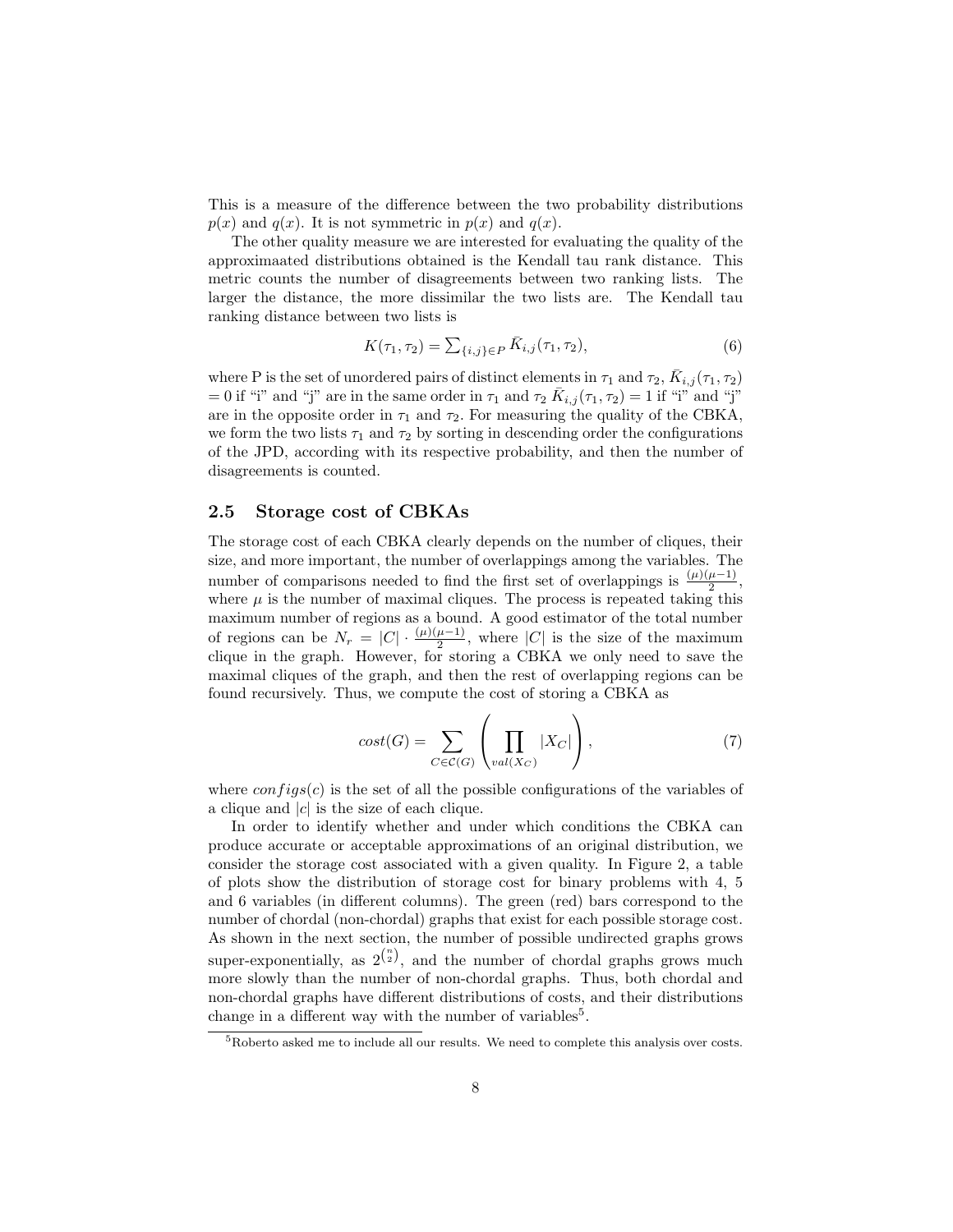

Figure 2: Cost of storing initial regions for n=4,5,6 (columns) for binary variables

# 3 Correlation between KL-divergence and Kendall distance measures

In this section we address the research question (i), about the relationship between two different measures of quality that can be used for CBKA. The specific question to investigate is about the correlation betweeen both quality measures. By looking at this correlation we expect to answer if it is possible to design novel methods based on the Kendall tau rank distance. Since in the literature the KL is probably as ubiquitous in algorithms for minimizing the energy, we want to know if it is possible to design methods based on choices of the energy designed from the definition of the Kendall distance.

The quality measures used are the Kullback-Leibler (KL) divergence and the Kendall tau rank distance. We show first how we generated the simulated distributions. Then, we describe a first experiment which shows how the correlation between both measures is clearly affected by the strength of the dependences when using arbitray specific independence structures. Finally, we present a systematic experiment for low-dimensional domains, where the Pearson's correlation coefficient between both quality measures is computed for all the possible cases.

#### 3.1 Simulated distributions

For a specific domain size  $n$ , a JPD (joint probability distribution) is randomly generated. We consider distributions on  $n$  random binary variables. We assume that the independence structure of the distribution is given by a graph. For this, an arbitrary graph  $G$  with  $n$  nodes must be chosen. Then, the set with all the maximal cliques  $C$  is computed with the Bron and Kerbosh algorithm [Bron and Kerbosch, 1973].

I can optimize the code to generate the histograms for larger domains. I think we can show two graphs: one graph for the distribution over chordal graphs and other over non-chordal graphs. At each one, we can summarize the results with one curve for different  $n$  values (e.g.,  $n = \{4, 6, 8, 10, 12\}$ . I included this in the TO DO list of the last section in this running paper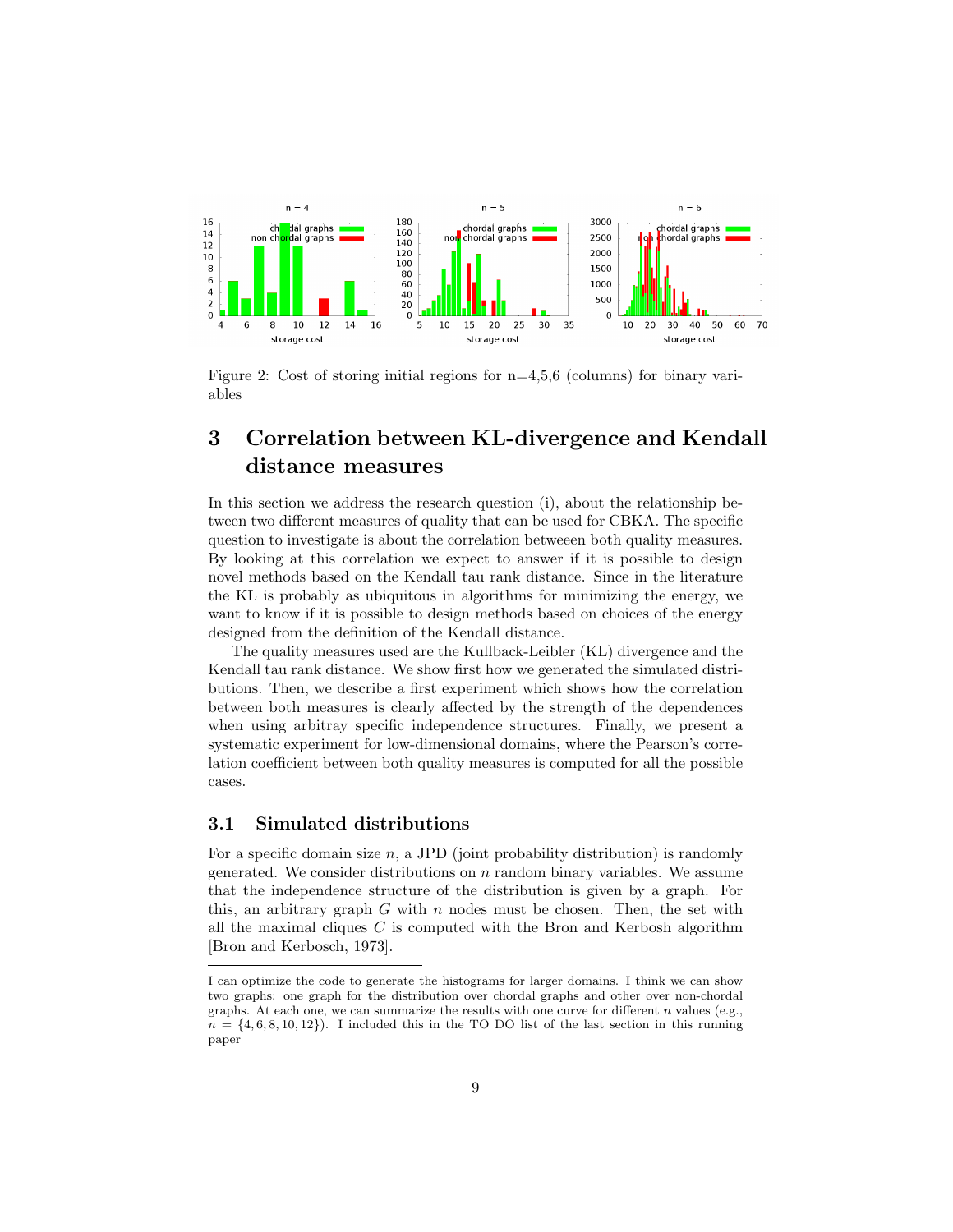Once all the cliques have been found, the numerical parameters  $\Phi$  for each corresponding clique factor is randomly drawn from a Dirichlet distribution. The Dirichlet distributions is used as a prior distribution for our discrete variables, in order to generate a multinomial distribution for each clique factor. The  $\alpha$  parameter of the Dirichlet distribution is an input parameter that indicates the strength of the dependences between the factor variables. Then, at some point, the CBKA has to be computed for all the possible structures of the landscape.

#### 3.2 Correlation for arbitrary cases

In this section we show a preliminar experiment performed in order to show how both measures, KL-divergence and Kendall tau rank distance, are correlated. The experiment consists in computing systematically the CBKA for all the possible graphs, in distributions where the independence structure is arbitrary selected. Finally, the KL-divergence and the Kendall tau rank distance is computed for each graph. Since the space contains non-chordal structures, we compute normalize the JPD before the KL computation.

Although we have results for many structures, in this report we only show three specific cases with  $n = 6$  variables: the fully graph, a ring graph, and an empty graph. To produce weak, uniform and strong dependences for each structure, the original distribution were generated as indicated in the previous section by using  $\alpha = \{0.1, 1.0, 100.0\}$  for the Dirichlet prior. Figure 3 shows three scatter plots for each class of dependence pattern investigated (one for each  $\alpha$  value). The plots show chordal structures by a green circle, and nonchordal structures by a red triangle. In the x-axis, the structures are disposed by the KL-divergence obtained. In the y-axis, they are disposed by the Kendall tau rank distance.

When analyzing Figure 3, it is clear that for the three cases the two quality measures are correlated. For the structures with greatest KL-divergence, the Kendall tau rank distance seem to have its maximum value, and the same occur with the lowest KL-divergence structure. Additionally, the correlation seem to be sensitive to the structure, since the three cases exhibit a different shape of the correlation. Also, the correlation is clearly affected by the strength of the dependences in the simulated MNs, since the correlation is more shaped as well as  $\alpha$  increases.

These first results gave us the insight that the correlation between both quality measures depend on the structure of the underlying distribution, and also on the strength of the dependences, i.e.,  $\alpha$  prior of Dirichlet distribution. In the next section, a more systematic experiment over all the possible structures for each domain size is shown.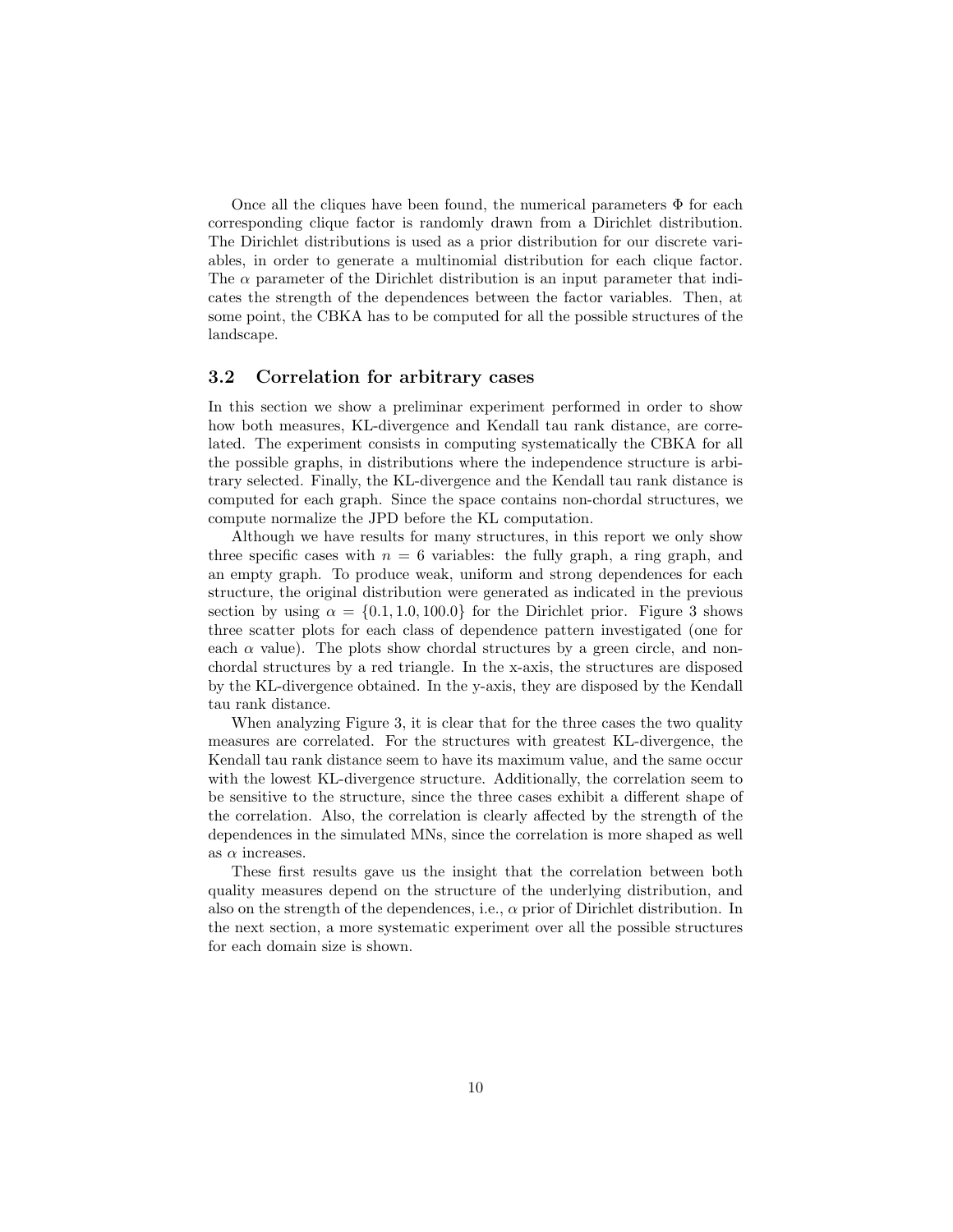

Figure 3: This scatter diagram graphs pairs the Kl-divergence (x-axis) with the Kendall distance (y-axis). Each column correspond to a different  $\alpha$  value, i.e. stronger dependences in the underlying model. Each row show different study cases, that is different graph structures in the underlying distribution. The variables tend to be correlated for  $\alpha \geq 1$ , since the points will fall along a line. The higher the number of strong dependences in the underlying structure, the tighter the points hugs the line. 11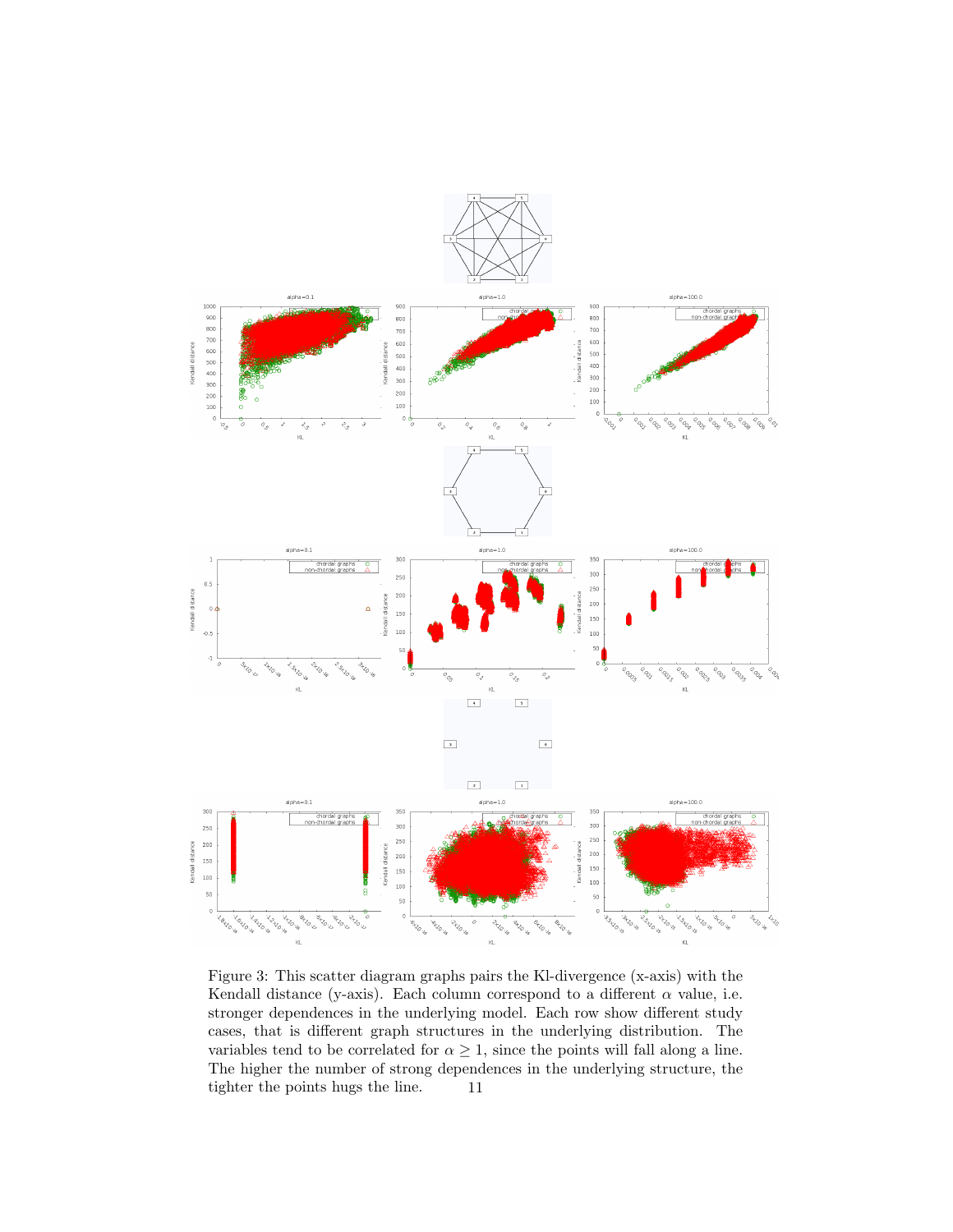

Figure 4: Pearson's correlation coefficient betweeen KL-Kendall distances for all the possible subgraphs ( $n = 4$  in the first row, and  $n = 5$  in the second row)

### 3.3 Pearsons correlation coefficient between KL-divergence and Kendall tau rank distance measures

In this section, the experiment made in the previous part is performed for all the possible arbitrary structures of a specific domain size. That is, a distribution has been created for each possible graph of size  $n$ , and then the KL-divergence and Kendall tau rank distance of all the possible CBKA have been computed and saved for each case. The goal is to analyze the correlation between both measures (KL-divergence and Kendal distance) for all possible graphs. For this, the Pearson product-moment correlation coefficient is used here as a measure of the linear dependence between both quality measures. Such coefficient takes values between  $[-1, +1]$ , where where 1 corresponds to total positive linear correlation, 0 is no linear correlation, and −1 is a total negative linear correlation.

Figure 4 shows the results of the experiment for  $n = 4$  (first row), and for  $n = 5$  (second row). For each domain size the experiment has been performed by using  $\alpha = \{0.1, 1.0, 100.0\}$  for the Dirichlet prior. The plots dispose in the x-axis each possible distribution by the storage cost of the underlying structure, and show the Pearson's correlation between both quality measures in the y-axis. Here, the Pearson's coefficient is shown with a green circle for distributions where the underlying structure is chordal, and a red triangle for distributions where the underlying structure is non-chordal.

Clearly, the two different quality measures are correlated, since in all the plots the coefficient is positive more often than not. For  $n = 4$ , only three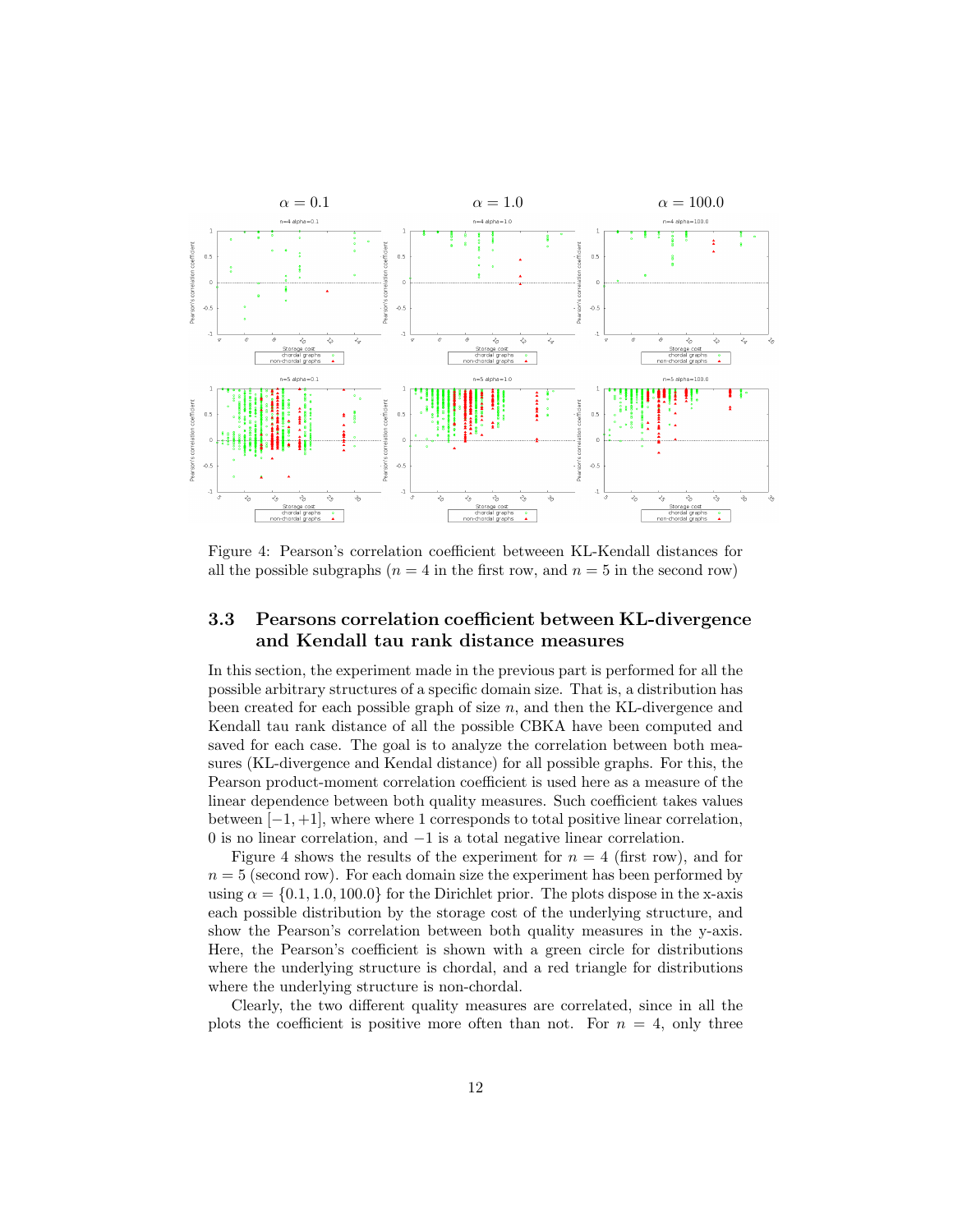distributions with non-chordal structures exist, and for this case the correlation is near to zero when  $\alpha = 0.1$ , and positive for greater  $\alpha$  values. For  $n = 5$ , 20% of the CBKAs have a non-chordal structure. There are some isolated cases where there is no linear correlation (near to zero), but the value is positive or negative for most cases. In general, there is a clear tendency to appear more positive correlations as well as  $\alpha$  increases<sup>6</sup>.

It confirms our hypothesis that the correlation is sensitive to the structure. Also, the correlation is clearly affected by the strength of the dependences in the simulated MNs  $(\alpha \text{ value})^7$ . This results indicates that the tau rank distance obtained from CBKAs can be used as a surrogate of the KL divergence measure, when medium and strong dependencies exist in the underlying model.

# 4 A landscape of factorizations

In this section we address the research question (ii) of the introduction, concerned about the relationship between general CBKAs and those that originate from chordal graphs using a measure of topological proximity among all possible approximations for a given number of variables  $n$ . We define the topological relationship in terms of the subsumption relatioship among all possible undirected graphs for a given n. In this way, we get a landscape of the CBKAs, where it is possible to identify which regions contain more chordal CBKAs and whether and how are they related. In this work we do not develop algorithms to learn CBKAs from the data, but we hypothesize that this landscape could be instrumental for the design of this type of algorithms.

Let  $G$  denote the space of all the possible undirected subgraphs with n nodes. The size of the space G grows super-exponentially, as  $2^{(\frac{n}{2})}$ . Instead, the number of chordal graphs grows much more slowly [Wormald, 1985], following the formula  $a_n = c_n + \frac{1}{n} \sum_{n=1}^{n-1}$  $k=1$  $k\binom{n}{k}c_ka_{n-k}$ . Table 1 shows the percentage of chordal graphs over the total size of the graphs space, and it can be seen that its proportion tends to zero for relatively small problems ( $n \geq 8$ ). Figure 6 illustrates such proportion in comparison with the percentage of non-chordal graphs (which oppositely, tends to one). As an additional example, the complete landscape for domains of size  $n = \{4, 5, 6\}$  are shown in the hypercubes of Figure 5, where each node is a graph of the landscape, blue nodes are the chordal graphs, red nodes are non-chordal graphs, the structure on the top of the figure is the fully graph, the structure on the bottom is the empty graph, and edges connect neighbor graphs (graphs that only differ in one edge). Such hypercubes can be seen as alternative, more formal view of the fitness landscape of CBKAs, particular to search algorithms [Jones, 1995].

<sup>&</sup>lt;sup>6</sup>It would be interesting to study why in some particulra cases the correlation appear to be negative.

 $^{7}$ This experiment is really expensive to perform for higher domains, but I can optimize the code to generate similar results for higher domains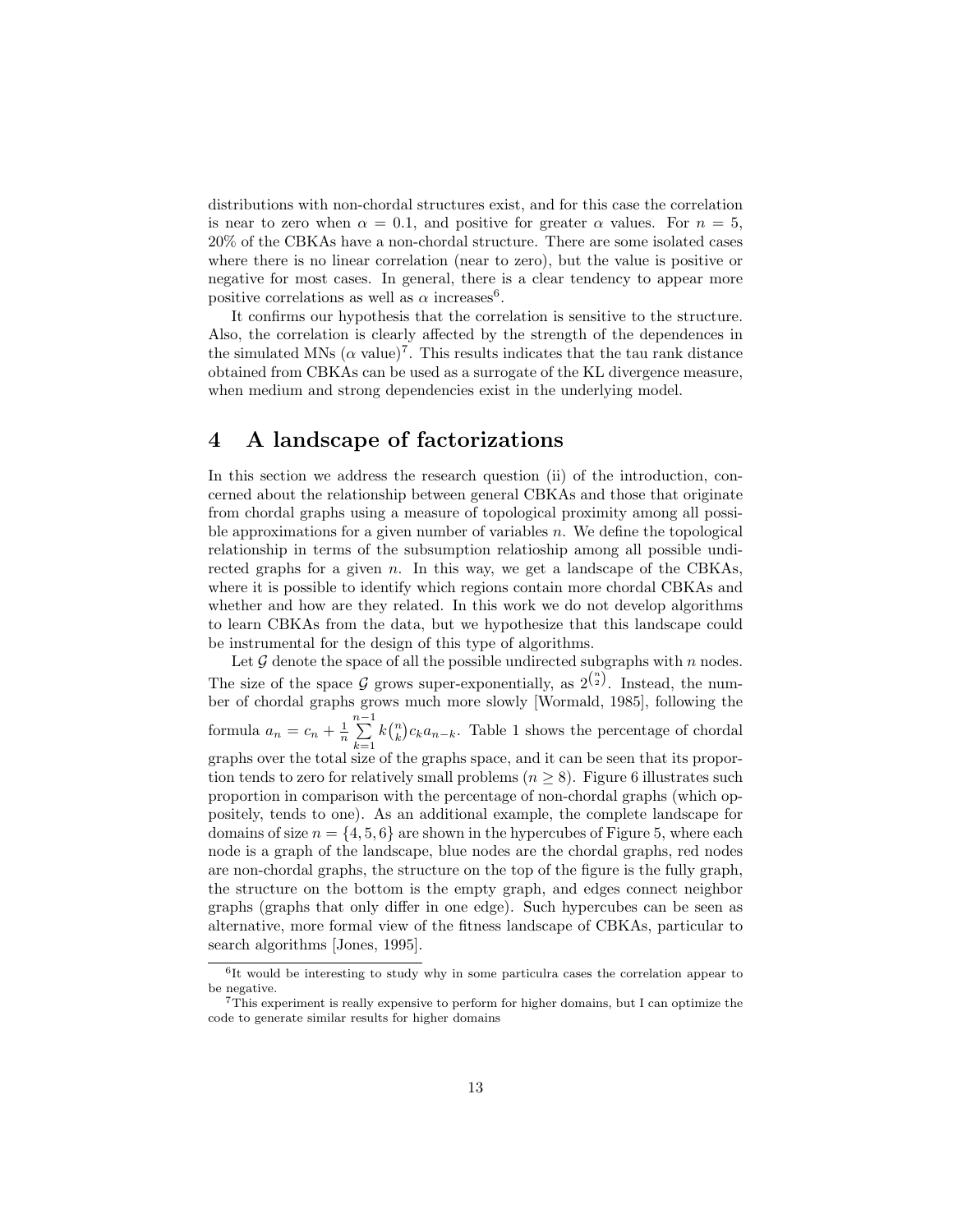

Figure 5: Distribution of non-chordal graphs (big, red) and chordal graphs (small, blue) on the landscape of graphs with  $n=4,5,6$  variables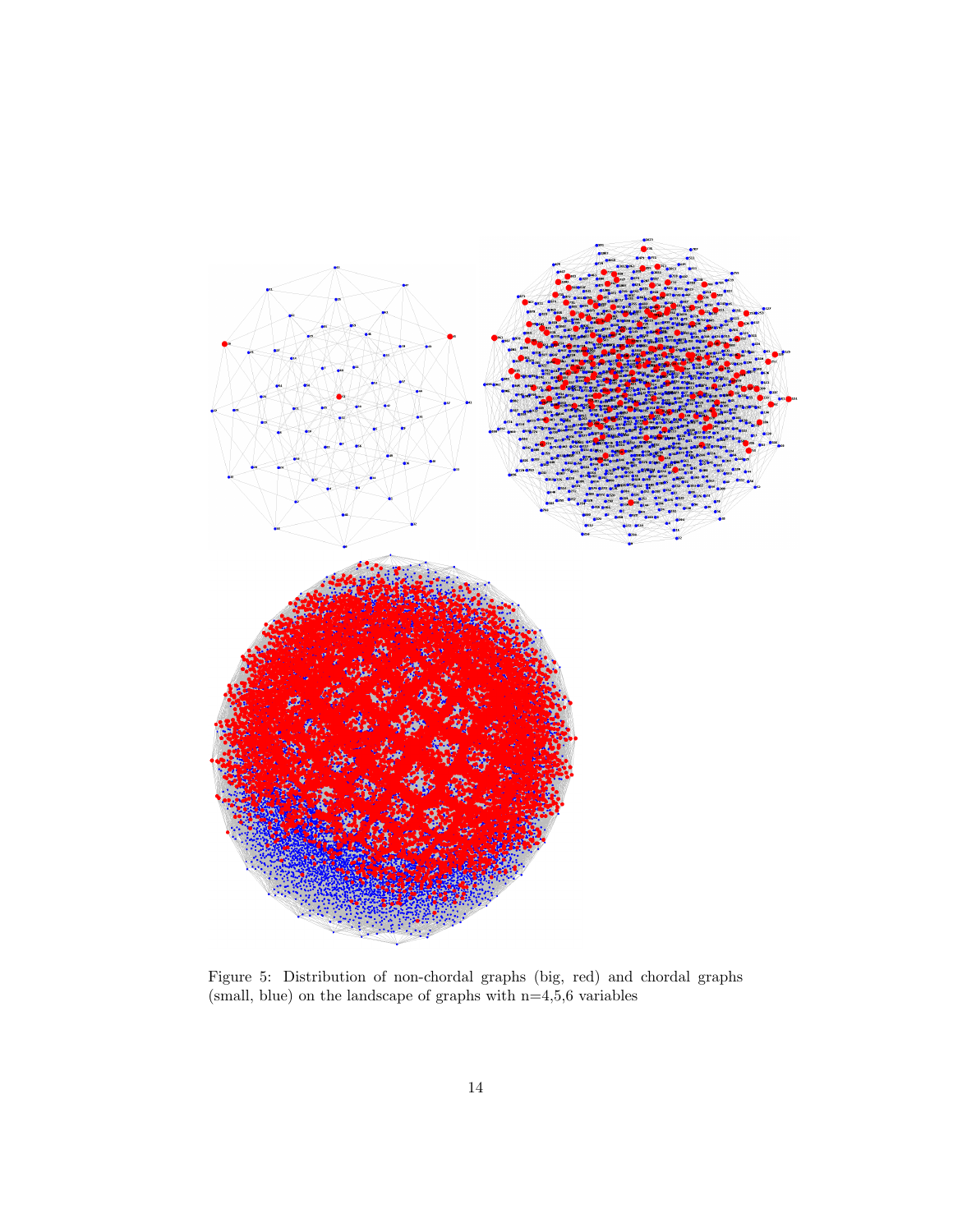| $\boldsymbol{n}$ | $\langle n \rangle$<br>\ 2 , | chordal graphs   | percentage $(\%)$ |
|------------------|------------------------------|------------------|-------------------|
| 1                |                              |                  | 100.000           |
|                  |                              |                  |                   |
| $\overline{2}$   | 2                            | 2                | 100.000           |
| 3                | 8                            | 8                | 100.000           |
| 4                | 64                           | 61               | 95.310            |
| 5                | 1024                         | 822              | 80.270            |
| 6                | 32768                        | 18154            | 55.400            |
|                  | 2097152                      | 617675           | 29.450            |
| 8                | 268435456                    | 30888596         | 11.500            |
| 9                | 68719476736                  | 2192816760       | 3.190             |
| 10               | 35184372088832               | 215488096587     | 0.610             |
| 11               | 3,6028797018964E+016         | 28791414081916   | 0.070             |
| 12               | 7.37869762948382E+019        | 5165908492061926 | 0.007             |

Table 1: Number of possible CBKAs, chordal graphs and percentage of chordal graphs over the total for  $n \in \{1, \ldots, 12\}$ .



Figure 6: Percentage of chordal and non-chordal graphs in the complete space of  $2^{\binom{n}{2}}$  graphs for graph sizes  $n \in \{1, \ldots, 12\}$ .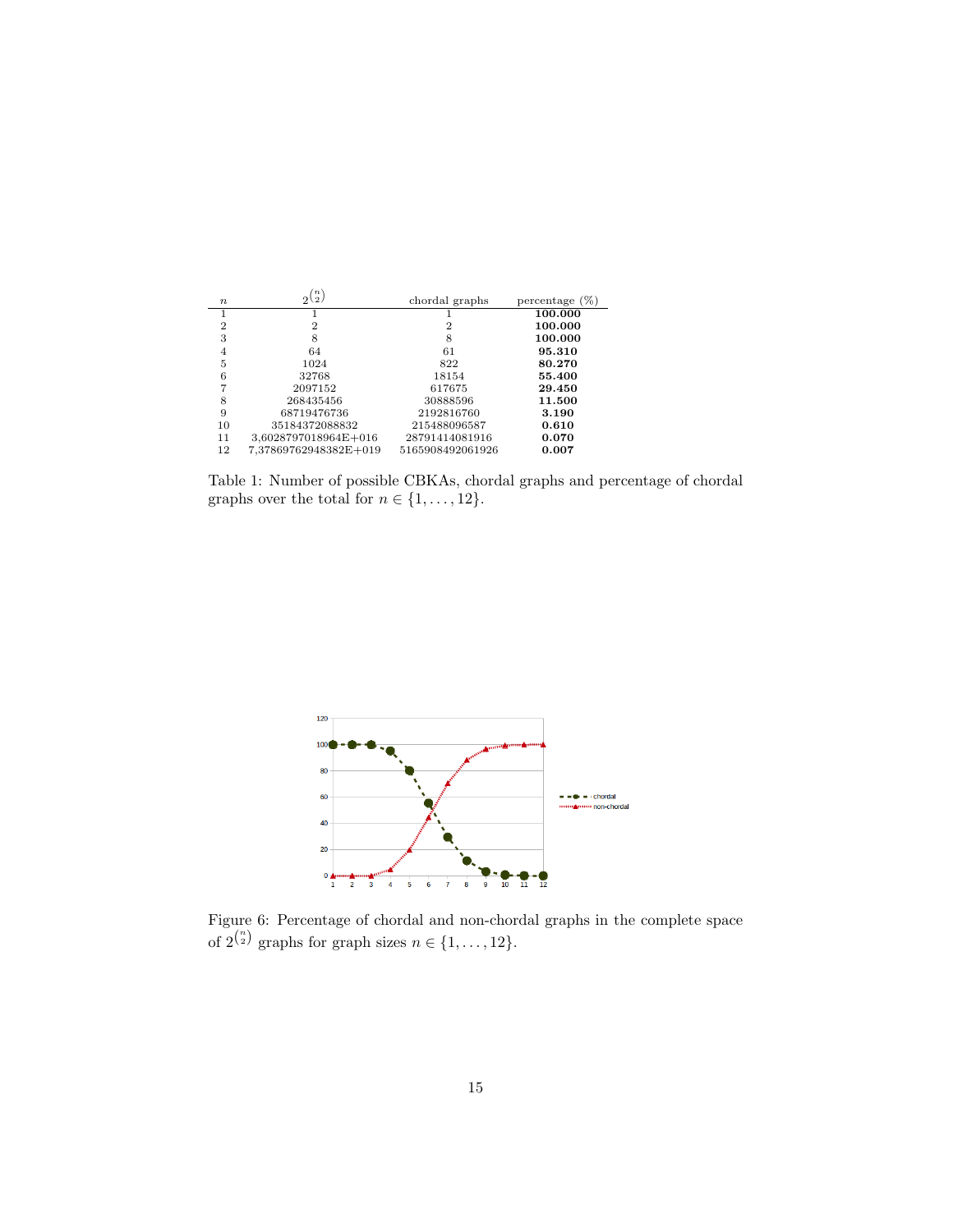

Figure 7: Space of all posible graphs  $G$ , partitioned in chordal and non-chordal classes, and grouped by type I and type II errors, together with the solution.

We will denote  $\mathcal{G}_c$  to the set of all chordal graphs,  $\mathcal{G}_{nc}$  to the set of all nonchordal graphs, and  $G^*$  to the structure of the underlying distribution. Then, we know that  $\mathcal{G} = \mathcal{G}_c \cup \mathcal{G}_{nc}$ , and  $\mathcal{G}_c \cap \mathcal{G}_{nc} = \emptyset$ . Moreover, when choosing a specific structure  $G \in \mathcal{G}$  to compute the CBKA, it can have type-I errors and/or type-II errors. Thus, we will call  $\mathcal{G}_c^I$  to the chordal graphs with type-I erros,  $\mathcal{G}_c^{II}$  to the errors. Thus, we will can  $g_c$  to the chordal graphs with type-I erros,  $g_c$  to the chordal graphs with type-II erros,  $g_{nc}$  to the non-chordal graphs with type-I erros, and  $\mathcal{G}_{nc}^{II}$  to the non-chordal graphs with type-II errors.

The landscape of all CBKAs can be partitioned as follows:

$$
\mathcal{G} = \{G^*\} \cup \mathcal{G}_c^I \cup \mathcal{G}_c^{II} \cup \mathcal{G}_{nc}^I \cup \mathcal{G}_{nc}^{II}.\tag{8}
$$

The Venn diagram of Figure 7 illustrates this partition. Note that the size of the circles in such diagram is not proportional to size of the sets. In fact, the respective size of such sets depends on  $n$  and the specific solution structure  $G^*$ .

# 5 Sensitivity of the clique-based Kikuchi Approximation

In this section we address the research question (iii) of the introduction, concerned about the sensitivity of the CBKAs in terms of their chordality, and its robustness to type-I errors and type-II errors. For this, we present in this section an experiment for answering the following questions:

- (a) Should we expect a different quality for CBKAs when  $G^* \in \mathcal{G}_c$ , in contrast for those cases when  $G^* \in \mathcal{G}_{nc}$ ?
- (b) When G<sup>∗</sup> is unknown, is it always better to choose a chordal graph than a non-chordal graph? Or are there some cases where non-chordal graphs exhibit better performance?
- (c) Is there some measure correlated to the quality of CBKA? (for example, some aspect of chordality, number of edges, number of cycles, etc.)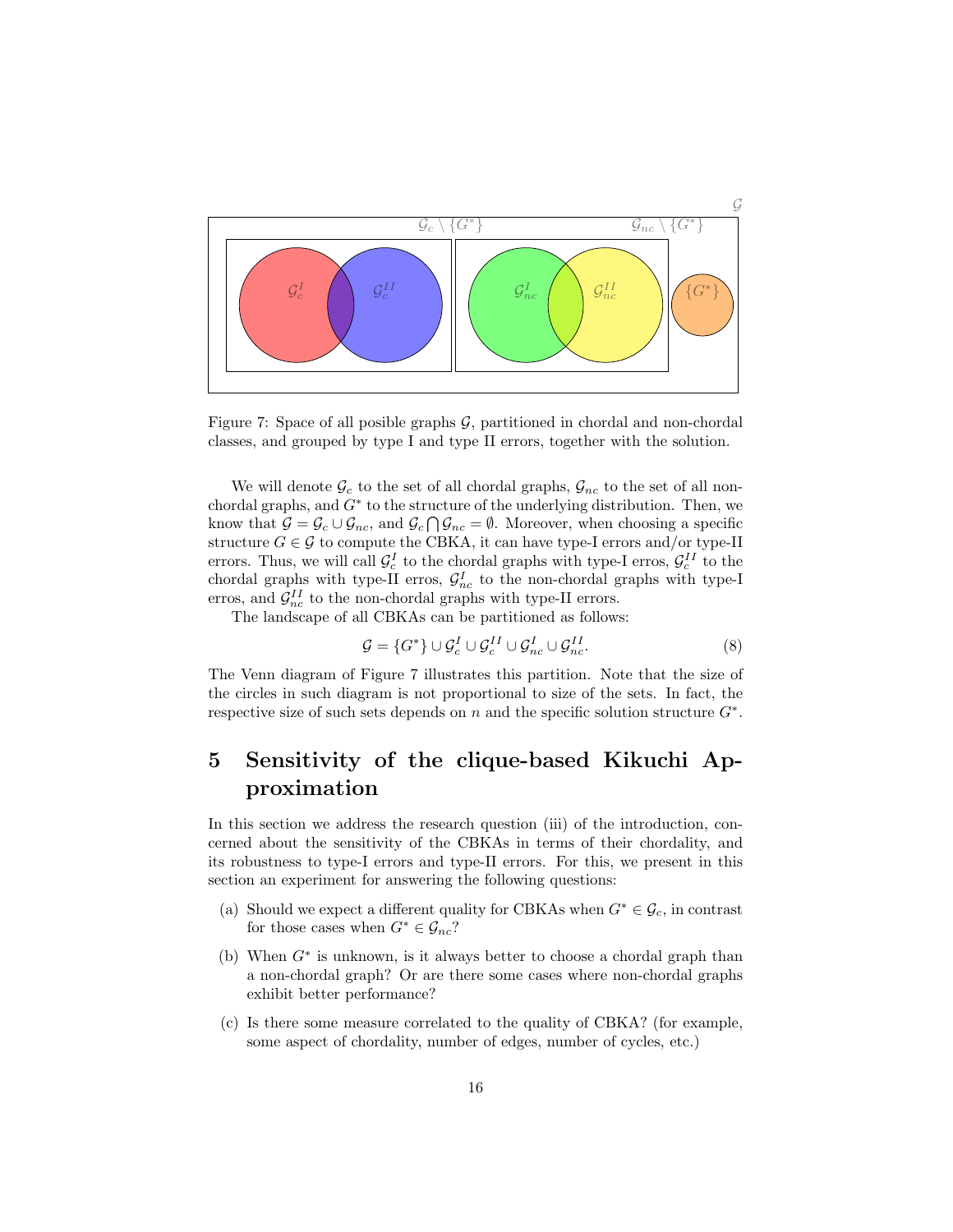(d) When computing CBKAs with a structure G, can we say that type-I errors have a different impact than type-II errors in the quality of the approximation? Could we see some proportion? (How many type-I errors are equivalent in terms of KL or Kendall distance to type-II errors?)

#### 5.1 Approximations from a MN structure

This section presents an experiment for measuring the quality of chordal an non chordal structures when the underlying distribution have a specific MN structure. For this, for an arbitrary graph, a MN were generated as explained in Section 3.1. Then, the CBKA has been computed for all the possible subgraphs of the landscape  $G \in \mathcal{G}$ . For each subgraph, the normalized KL-divergence and the Kendall tau rank distance measures were computed from the original distribution. Since the number of subgraphs grow exponentially, only the CBKA that are found as Pareto optimal solutions are shown. The Pareto optimal solutions were selected in terms of the KL over the storage cost, and in terms of the Kendall tau rank distance over the storage cost. By restricting attention to the set of choices that are Pareto-efficient, we can analyze the tradeoffs within this set, rather than considering the complete landscape of CBKA.

Figure 8 shows the results for an experiment for domains with  $n = 6$  variables. We generated a Markov network for the 4 different graphs shown in the first column of each row. The CBKA that are found as Pareto optimal solutions in terms of the KL over the storage cost are shown in the second column. The third column show the Pareto optimal solutions in terms of the Kendall tau rank distance. These plots show only the Pareto optimal graphs, sorted by their storage cost in the x-axis. Those results can answer question (a) by looking if the Pareto optimal graphs are chordal (green circles) or non-chordal (red triangles). The graph of the third column shows Pareto optimal CBKAs, but in terms of the Kendall tau rank distance to the original distribution.

For the graphs of the first and fourth row of Figure 8, the underlying structure is chordal  $(G^* \in \mathcal{G}_c)$ , and the graphs of the second and third row, the underlying structure is non-chordal  $(G^* \in \mathcal{G}_{nc})$ . When analyzing these results, it can be seen that the best solution is in most cases a CBKA over a chordal graph (green dots has lower KL), but also appear several interesting cases, where the best solution is non-chordal (red triangles). In the fourth row, all the structures have  $KL = 0$ . This was an expected result, that demonstrates that the type-II errors have an impact in the CBKA approximation, but type-I errors do not (at least using the marginals of the distribution, instead of approximate beliefs). The results in the second column correspond to Pareto optimal solutions in terms of Kendall tau rank distance. According to the correlation shown in the previous section, a similar behaviour can be seen for almost all the cases.

For  $n = 6$ , the percentage of chordal and non-chordal graphs is 56% and 44%, respectively (see Table 1). For larger domains, the proportion of chordal graphs is smaller. In Figure 9 the same experiment is shown for some graphs with  $n = 8$ . In this case, since it is unfeasible to compute the CBKA for all the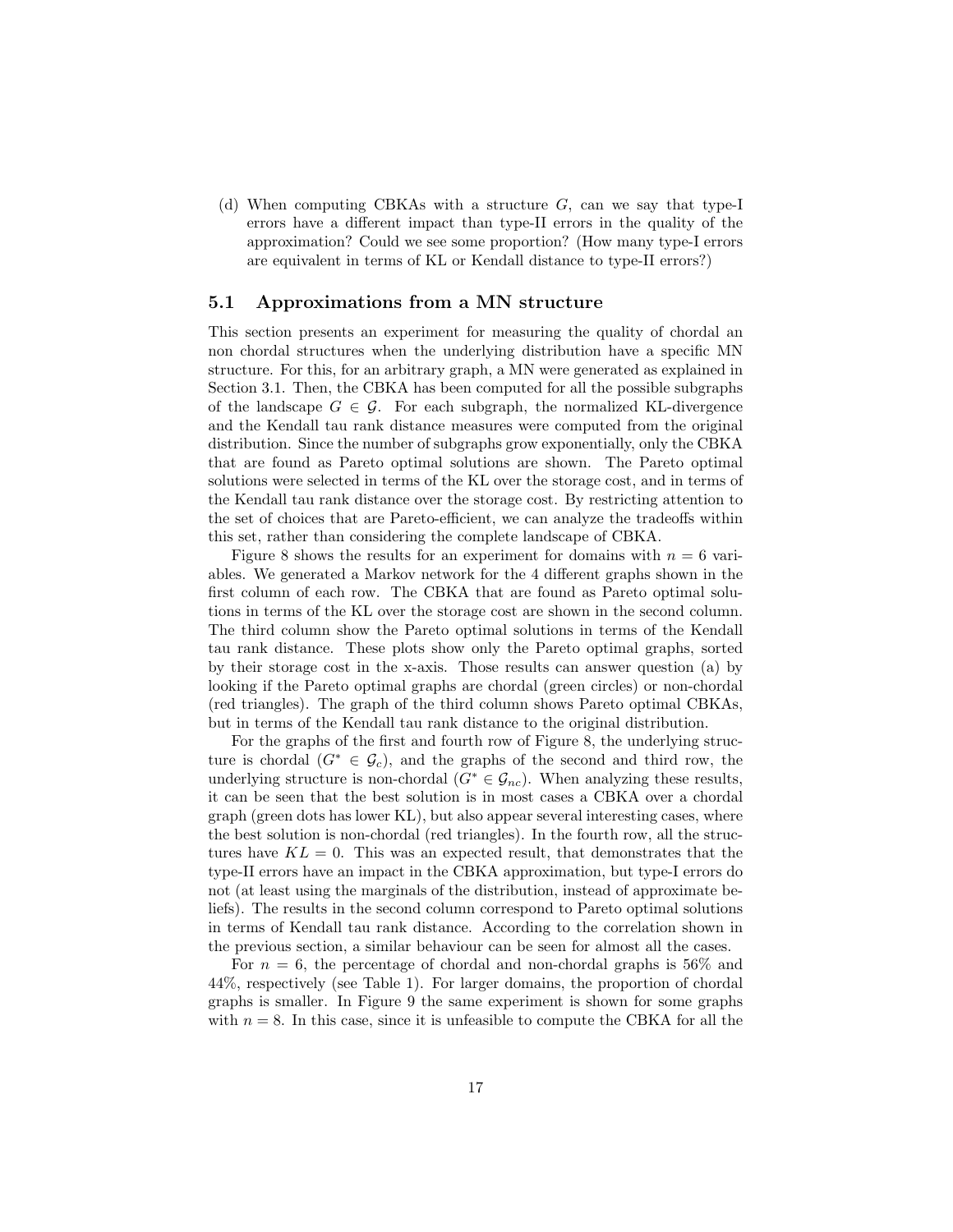

Figure 8: Pareto optimal solutions over the complete landscape of CBKA for different MNs with  $n = 6$ . Green circles are chordal Pareto optimal solutions, and red triangles are non-chordal Pareto optimal solutions. The second column shows the Pareto optimal solutions of the KL divergence over the storage cost. The third column shows the Pareto optimal solutions of the Kendall tau rank distance over the storage cost.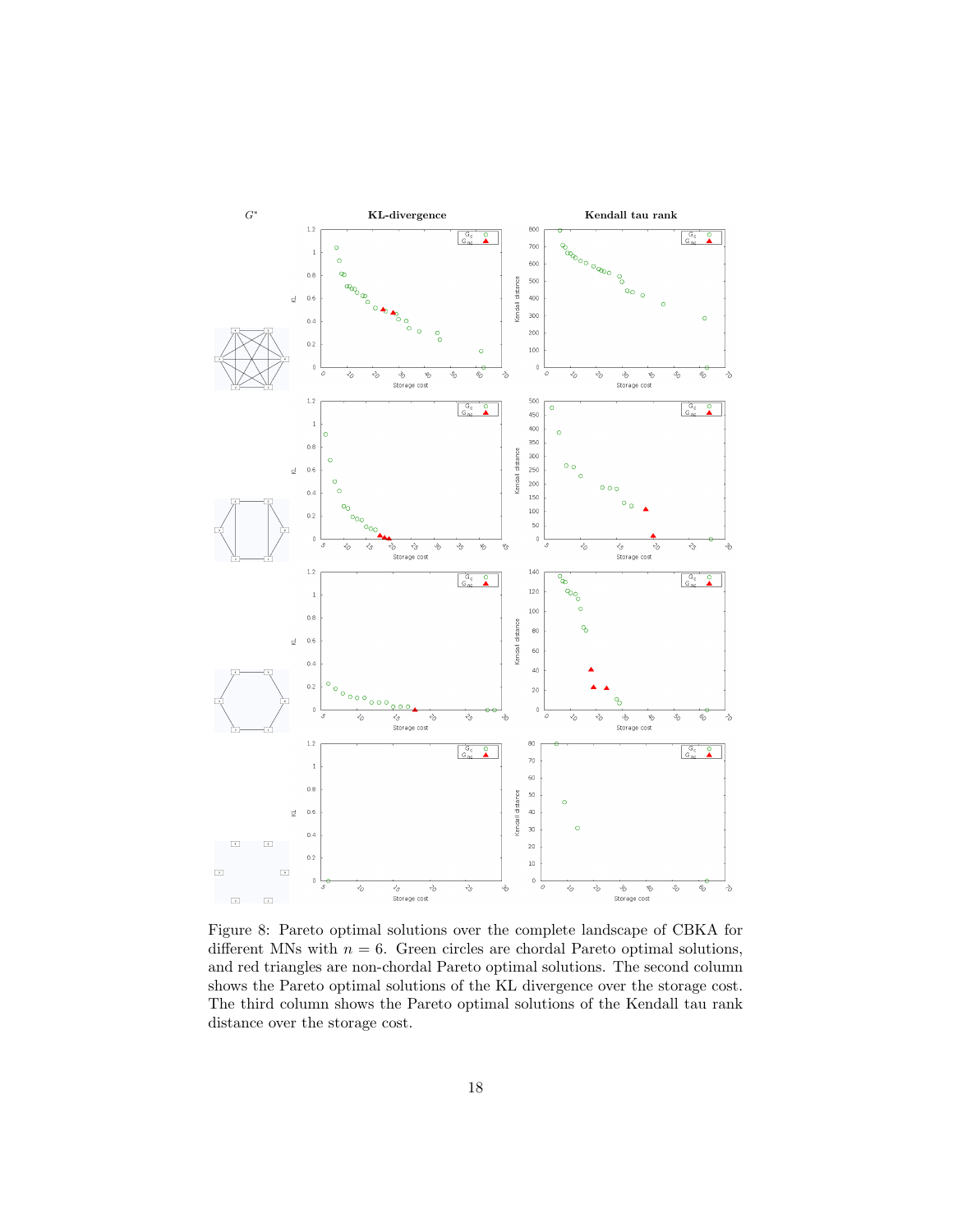

Figure 9: Pareto optimal solutions over a sample of the landscape of CBKA for different MNs with  $n = 8$ . Green circles are chordal Pareto optimal solutions, and red triangles are non-chordal Pareto optimal solutions. The second column shows the Pareto optimal solutions of the KL divergence over the storage cost. The third column shows the Pareto optimal solutions of the Kendall tau rank distance over the storage cost.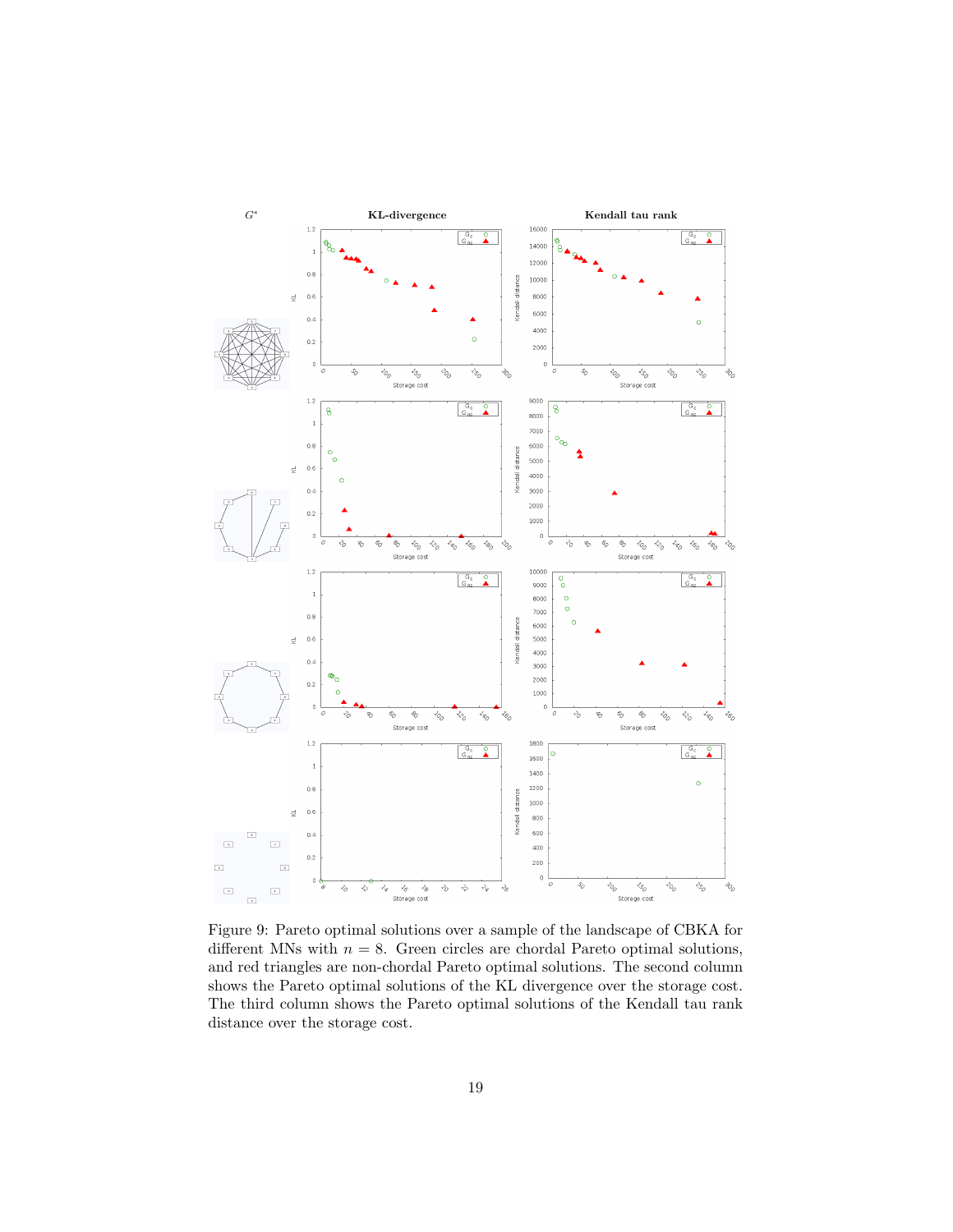possible graphs, we uniformly sampled structures from  $\mathcal{G}^8$ . Interestingly, the trends are similar to the case for  $n = 6$ , but here the proportion of chordal and non-chordal graphs is 12% and 88%, respectively. In this case, more non-chordal cases appear in the list of Pareto optimal structures.

Regarding questions (a) and (b), our results does not show a clear difference between cases when  $G^* \in \mathcal{G}_c$ , in contrast with the cases where  $G^* \in \mathcal{G}_{nc}$ . For chordal graphs, when solution is the fully structure it is allways convenient to select chordal graphs, but it is not the same case for the empty structure. For non-chordal graphs, in some cases it seems to be convenient to select non-chordal structures, but we need a major insight about what are these specific cases. It seems that the impact of the CBKA is more related to the complexity of  $G^*$ (storage cost), and the number of type-II errors that the candidate structures can have.

Regarding question (c), it is possible that the number of cycles affect the quality of the CBKA. The results for the fully structure (that has a lot of cycles) show that the CBKA could be a worse approximation, since there is a clear trend to decrease the KL as well as the storage cost increases. The graphs in the third row shows that as well as the type-II errors increases the KL increases, which seem to be related with the cycles that are broken when type-II errors are introduced. Then the CBKA tends to be worse. For the empty structure, since there are no cycles the KL is always zero. For the non-chordal structures of Figures 9, it can be seen also that the cycles affect the CBKA. For the graph in the second row, we have also a worse approximation than that for the graph of the third row, because the KLs are greater.

Until now, the results do not cover all the specific cases, and a more systematic experiment is required to better answer our questions. But there are some clear trends. Additionally, in our experiments, the minimal triangulation graph is already computed and stored for non-chordal graphs in the Pareto set. They are not shown here, but it is of our interest in the future to compare the quality of the non-chordal CBKA with its corresponding minimal triangulated chordal graph, in order to check if there are improvements in quality and/or storage cost. The algorithm used for triangulation is extracted from [Berry et al., 2010], where the authors claim that although a minimum triangulation is NP complete, computing a minimal triangulation can be done in  $O(nm)$  time (n is the number of vertices and m is the number of edges).

### 6 Related work

Below is a list of papers related to this research. They are sorted chronologically, with a brief description of the major contributions, and how each of them is related to the research questions of this work<sup>9</sup>.

<sup>&</sup>lt;sup>8</sup>In this experiment, we simply generated 10 structures for each possible cardinality, or number of edges

<sup>9</sup>Until now, I simple scanned these papers. I need more time to understand each of these papers more deeply, and to classify them correctly according to our current work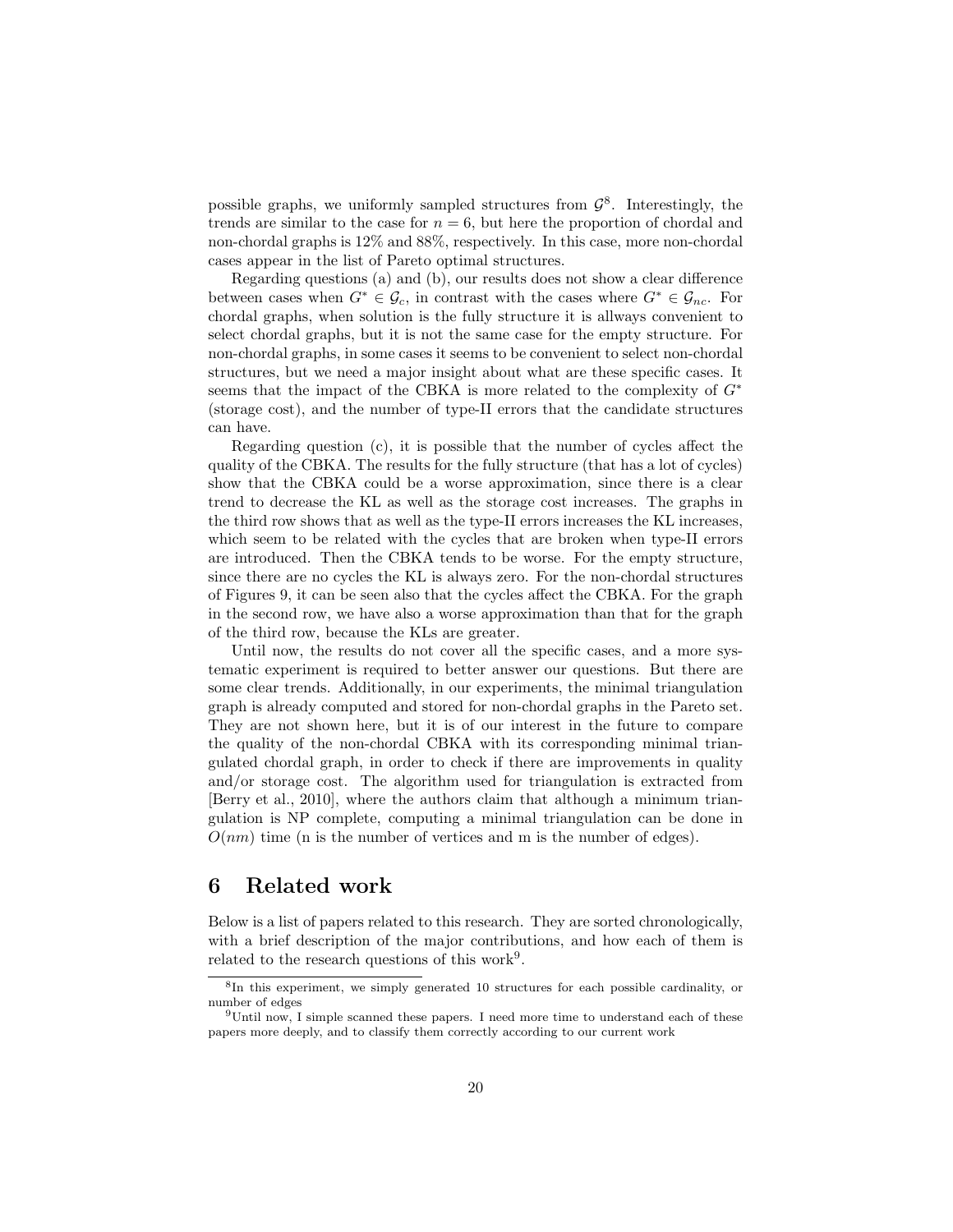A work of interest is [Pelizzola, 2005], a review on the problem of the minimization of the variational free energy, which arises in the cluster variation method. This work describes the cases where the CVM is known to be exact. The first case is due to the topology of the underlying graph, i.e., when the solution graph is tree-like. Also, they describe the issue of *realizability* (the possibility of reconstructing a global probability distribution from the marginals predicted by the clustering variation methods) and consider cases where the form of the Hamiltonian makes an exact solution feasible with the CVM.

In [Pakzad and Anantharam, 2005], the problem treated is that of finding the marginals of a product distribution<sup>10</sup>. Our problem is different, given the marginals of a joint distribution, we want to know how accurate is a given product distribution, the one determined by the Kikuchi approximation from the original marginal distributions given (the original regions that correspond to maximal cliques of the graph). The questions addressed are two: 1) Finding one or more marginals. 2) Finding the partition function for the distribution. In this work we consider a related but different problem, given a distribution, not necessarily decomposable, what combination of its marginals produces a good approximation of the function given some predefined criterion. Loopy belief propagations and other message passing algorithms are used to find marginal distributions or the most probable configuration of a state. In the general case, it is not possible to estimate the quality of the approximation they produce. The rationale of applying message-passing algorithms, as done by Yedidia, is to obtain better approximations to the marginals and the partition function. The connection between the Statistical Physics and Kikuchi approximation given by the Pakzad adn Anantharam is based on a particular choice of the energy  $E_r(x_r) = -log(\alpha_r(x_r))$  that leads to  $F(b) = KL(b||B) - log(Z)$ . One open questions is whether is possible to find another choice of the energy leading to a particular expression for the Kendal metric or other measures of quality of the distribution. In terms of the authors notation, the collection of values associated to the regions  $\{b_r(x_r), r \in R\}$  are probability distributions. When they are marginals of another probability distribution they are called R-marginals. We work with R-marginals.

Another work of interest is [Heskes, 2006], an approach proposed to explicitly minimize the Kikuchi and Bethe free energy. This work tackles a specific problem of loopy and generalized belief propagation. Since these inference algorithms do not always converge to a stable fixed point, finding such a minimum then becomes a possibly non-convex constrained minimization problem. Thus, this work proposes an approach to solve this non-convex problem through sequential constrained minimization of convex bounds on the Kikuchi free energy. For this, the sufficient conditions for the Kikuchi free energy to be convex are discussed.

Another work of interest for this research question is [Komodakis et al., 2011]. This work introduces a framework for discrete MRF-based optimization in the computer vision problem. For MRFs, there are two classes of methods: those

 $^{10}\rm{Roberto},$  he copiado y pegado las notas que tomaste sobre este paper y las he puesto aquí.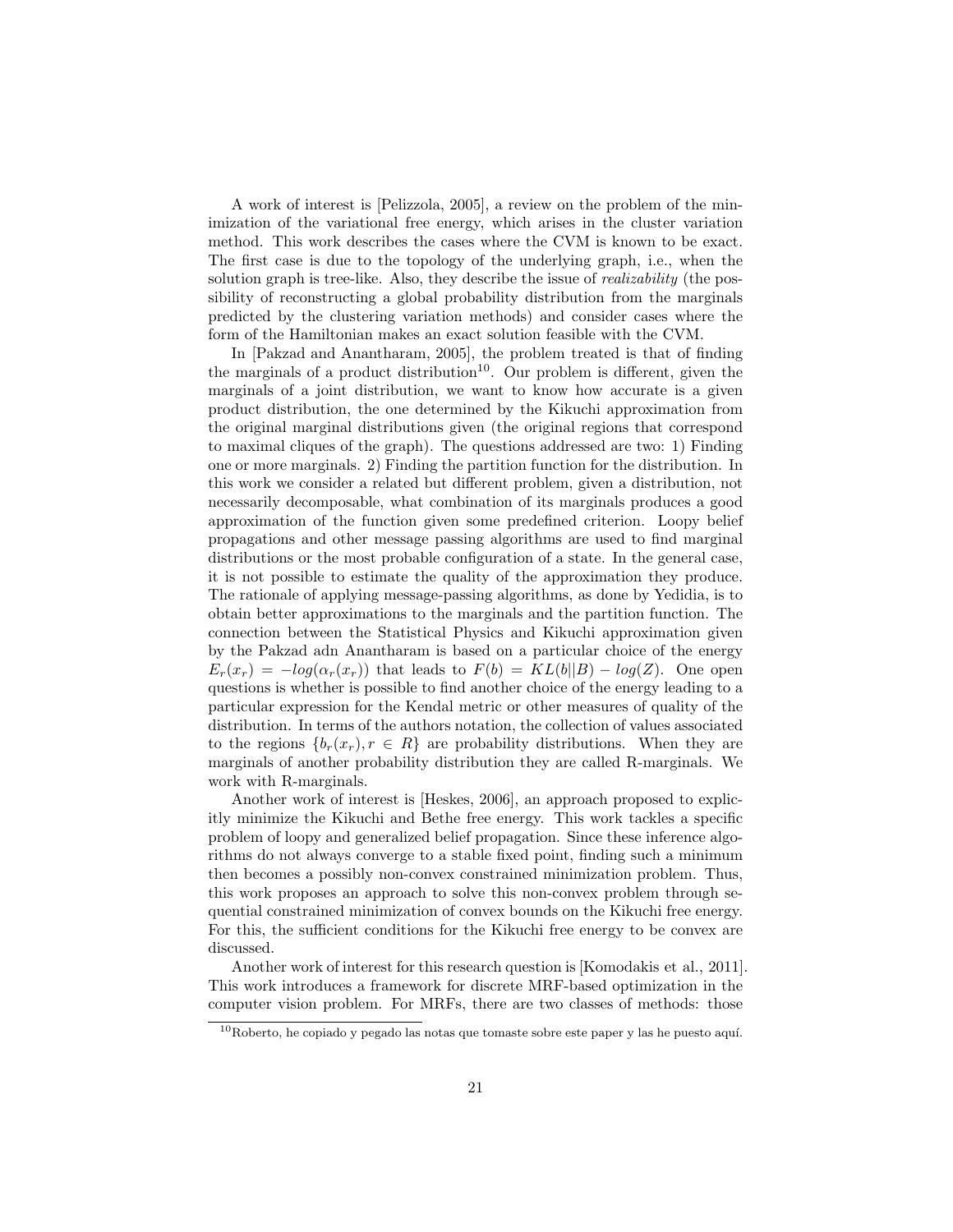based on graph-cuts, and those based on message-passing. The latter class had a significant advance with the introduction of the tree-reweighted message passing algorithms [Kolmogorov, 2006, Wainwright et al., 2005]. The framework is based in the use of dual decomposition, one of the most powerful and widely used techniques in optimization. A projected subgradient scheme is used for computing a solution to a difficult or large optimization problem by first decomposing it into a set of easier subproblems and then combining the subproblems solutions. This leads to a message passing algorithm that generalizes tree-reweighted message passing methods and has stronger theoretical properties.

In [Welling et al., 2012] the authors stablished some connections between Generalized Belief Propagation algorithms [Yedidia et al., 2005] and EP algorithms for approximate Bayesian inference [Minka, 2001b]. The problem that they are interested to solve is how to choose an appropriate approximation structure. In this work, a framework called 'Structured Region Graph' is proposed for producing high-quality approximations with a user-adjustable level of complexity. The formalism proposed allows to choose good approximation structures to do inference with generalized belief propagation.

In  $[Kor\check{c}$  et al., 2012, the problem of inference in a graphical model with binary variables is considered. The authors propose a method for computing marginal probabilities and also to use MAP inference, called the Discrete Marginals technique. In their method, approximate marginals are obtained by minimizing an objective function with unary and pairwise terms over a discretized domain. They propose two ways to set up the objective function: by discretizing the Bethe free energy and by learning it from training data. In their results, for certain types of graphs a learned function can outperform the Bethe approximation.

[Loh and Wibisono, 2014] is one more recent work, also focused in the concavity of reweighted Kikuchi approximation. This work proposes an objective function which is a reweighted version of the CBKA for estimating the log partition function of a distribution defined over a region graph. Sufficient conditions for the concavity of the function are stablished. When the region graph has only two layers (i.e., Bethe approximation), the sufficient conditions for concavity are also necessary. Also an explicit characterization of the polytope of concavity is provided, in terms of the cycle structure of the region graph. The authors claim that future research must include a better understanding of the approximation guarantees.

A recent related work is [Weller, 2015]. This work also considers the problem of inference in undirected graphical models, for the binary pairwise case. In this work the authors demonstrate that several recent results on the Bethe approximation may be generalized to a broad family of related pairwise free energy approximations with arbitrary counting numbers. The approximation error is analized, in order to explain the empirical success of the Bethe approximation.

Another recent work of interest for this research is [Lin et al., 2016]. In this paper the problem is how to do efficient inference in Bayesian networks with large numbers of densely connected variables. The paper presents an algorithm called Triplet Region Construction (TRC) for approximate inference which is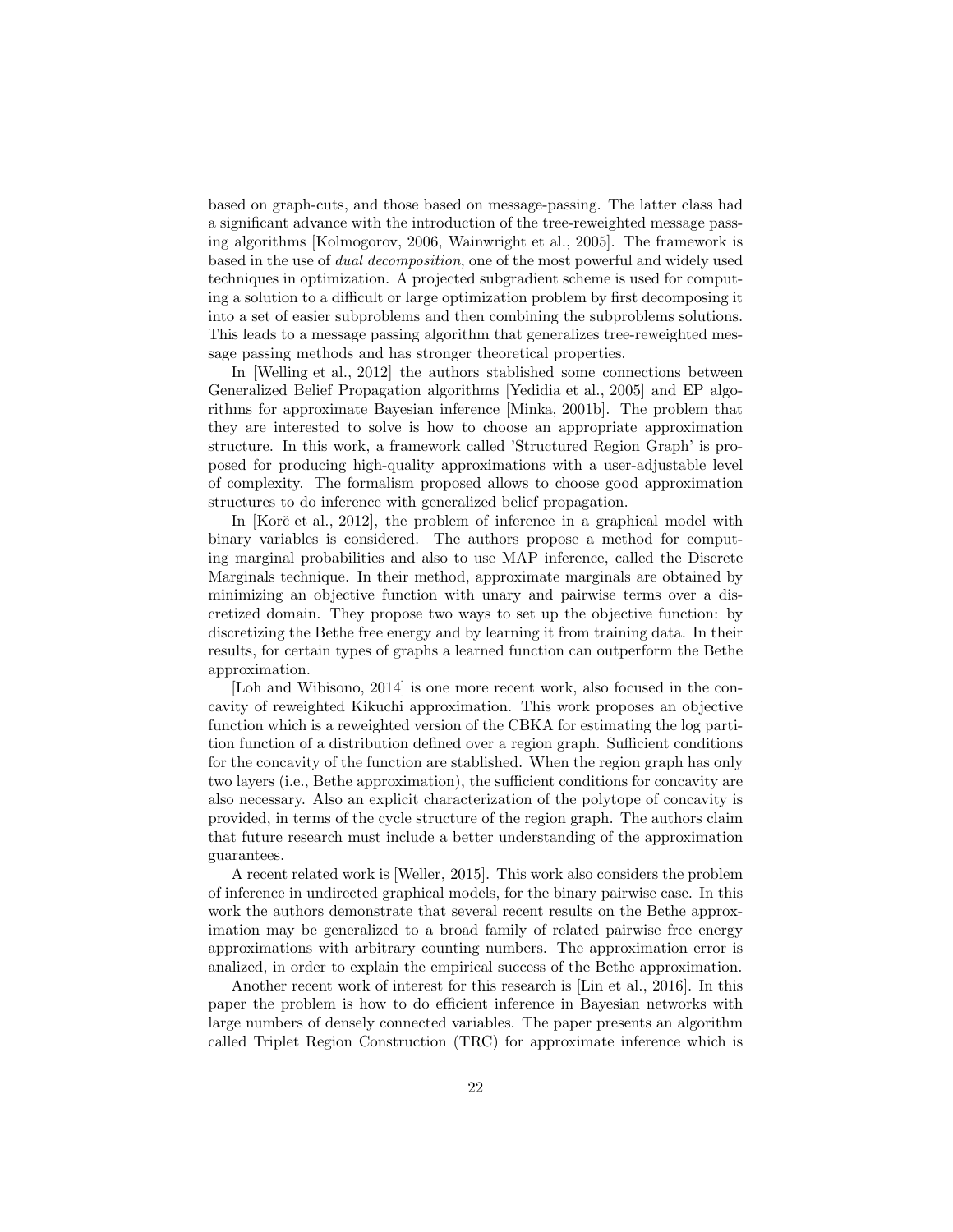composed by three sub algorithms: (i) Outer Region Identification (ORI): it allows to identify outer (redundant) regions in a first step to construct a valid region graph. The algorithm identifies largest regions by considering conditional independences derived from local correlations. The algorithm search for regions that satisfy 2 constraints. The first is the perfect correlation property which says that the sum of all regions overcounting numbers is 1. The second is the max-ent normal property, which says that the constrained region-based entropy achieves its maximum when all the beliefs are uniform. (ii) Region Graph Binary Factorization (RGBF): This algorithms decomposes the region graph into an equivalent and numerically stable alternative. This is because for high treewidth factorized models the region-based algorithms suffer from numerically instability problems when performing inference. *(iii) Concave Convex procedure* (CCP): This is a known alternative to Generalized Belief Propagation (GBP) to minimeze the Kikuchi free energy. In contrast with GBP, CCP guarantees convergence but it is numerically unstable for large models. The authors claim that the resulting TRC algorithm is guaranteed to converge and that it reduces the clustering complexity for factorized models from worst case exponential to polynomial.

# 7 Open questions and future work

Next, a list of tasks to be done in order to extend the experiments and analysis of the previous experiments.

- In a new version of the manuscript, Section 2.2 has to be more related with the proposal we advance.
- Regarding the costs histograms of Figure 2, we need to complete the analysis. It would be useful to find the function that fit these curves, in order to generate it automatically for higher domains, and perhaps for using it in learning algorithms. I can optimize the code to generate the histograms for larger domains. I think we can show two graphs: one graph for the distribution over chordal graphs and other over non-chordal graphs. At each one, we can summarize the results with one curve for different  $n$  values (e.g.,  $n = \{4, 6, 8, 10, 12\}$ ). We should investigate if there are known ways to compute how many graphs among the  $2^{n \choose 2}$  contain a particular clique, and from there derive the cost of all possible subgraphs.
- Regarding the Pearson's correlation scatter plots of Figure 4, it is required to optimize the implementation to generate the plots for larger domain sizes.
- The experiments of Section 5 have several issues. We need a more systematic methodology, since we cannot justify our arbitrary choices of the structure corresponding to the underlying distribution. Besides, we need an alternative methodology to extend the conclusions for larger domain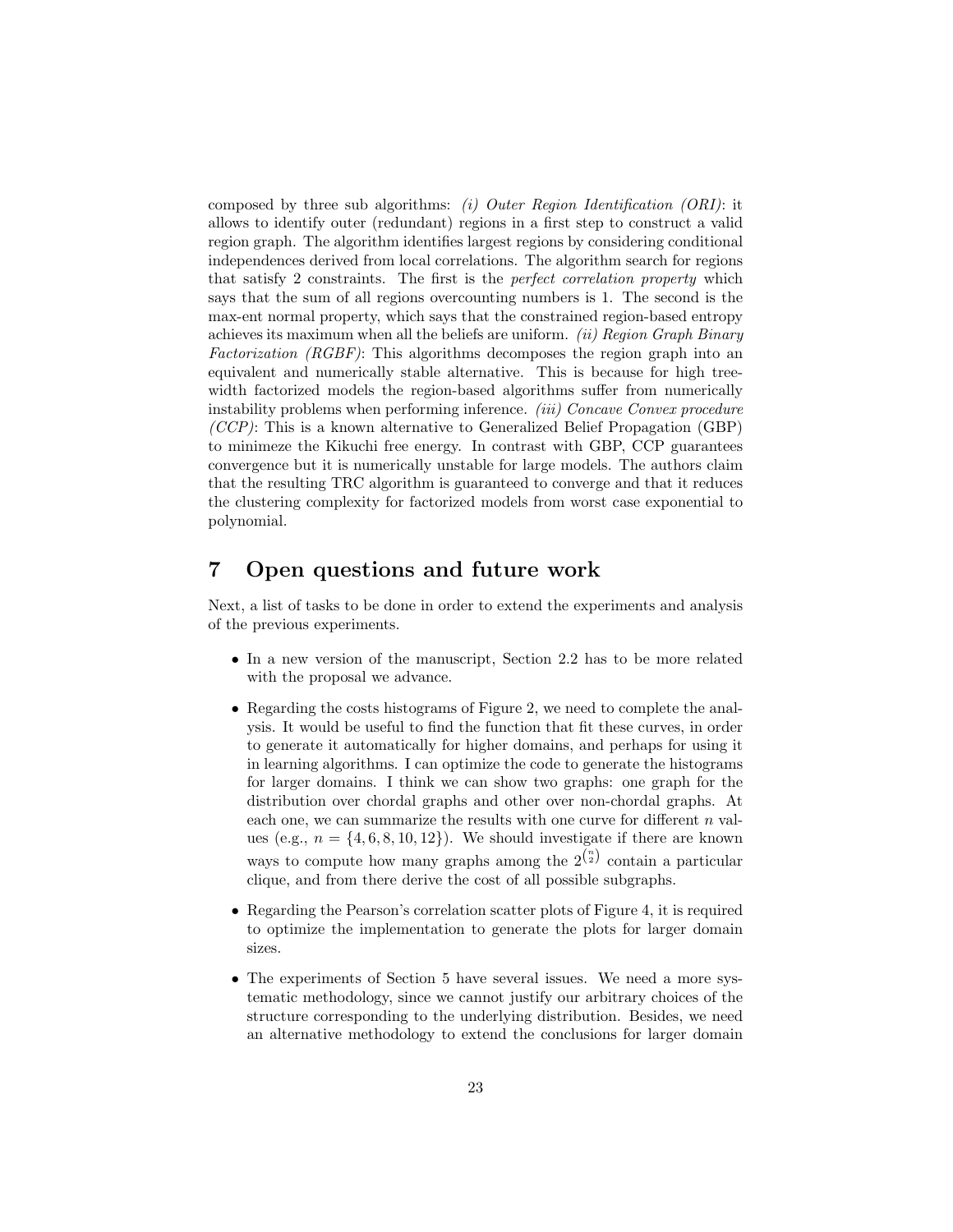sizes. We can select also some benchmark networks of interest for the community as arbitrary structures.

• In the experiments of Section 5, the minimal triangulation graph is already computed and stored for the non-chordal graphs in the Pareto set. They are not shown here, but it is of our interest in the future to compare the quality of the non-chordal CBKA with its corresponding minimal traiangulated chordal graph, in order to check if there are improvements in quality and/or storage cost.

Finally, the following open questions arise from this work $^{11}$ :

- What are the properties of CBKAs learned from marginal distributions? Our results can answer partially this question. The fact that the Kendall tau rank distance is correlated to KL divergence is a specific property of the CBKA method? Our results in Section 5 showing several nonchordal structures in the Pareto optimal set demonstrate that the class of CBKA includes a much larger set of approximations than those derived from junction trees (or equivalently, chordal graphs)... what property of CBKA allows us to do this affirmation?
- Under which conditions a CBKA is a probability distribution? We used normalized KL in our experiments, but it is not tractable for larger domains. How can we tackle this problem?
- Regarding the correlation between KL divergence and Kendall tau rank distance, it is possible to take advantage of this for designing novel methods based on the Kendall tau rank distance. In the literature, the KL is probably as ubiquitous in algorithms for minimizing the energy. Can we design methods based on choices of the energy designed from the definition of the Kendall distance ?
- Regarding the landscape of CBKA proposed in Section 4, how can we use it for designing algorithms for learning CBKA? What criteria could we use to determine which structures are good?
- What problems should we focus? (options are: classification tasks, MAP inference tasks, marginal computations tasks, partition function computation, etc.)

# References

[Aji and McEliece, 2000] Aji, S. M. and McEliece, R. J. (2000). The generalized distributive law. IEEE Transactions on Information Theory, 46(2):325-343.

<sup>11</sup>Jose Antonio, Roberto, creo que seria interesante que tomen nota de las posibles preguntas abiertas que tengan ustedes al leer esto, para agregarlo en esta lista y sumarlo a nuestra discusion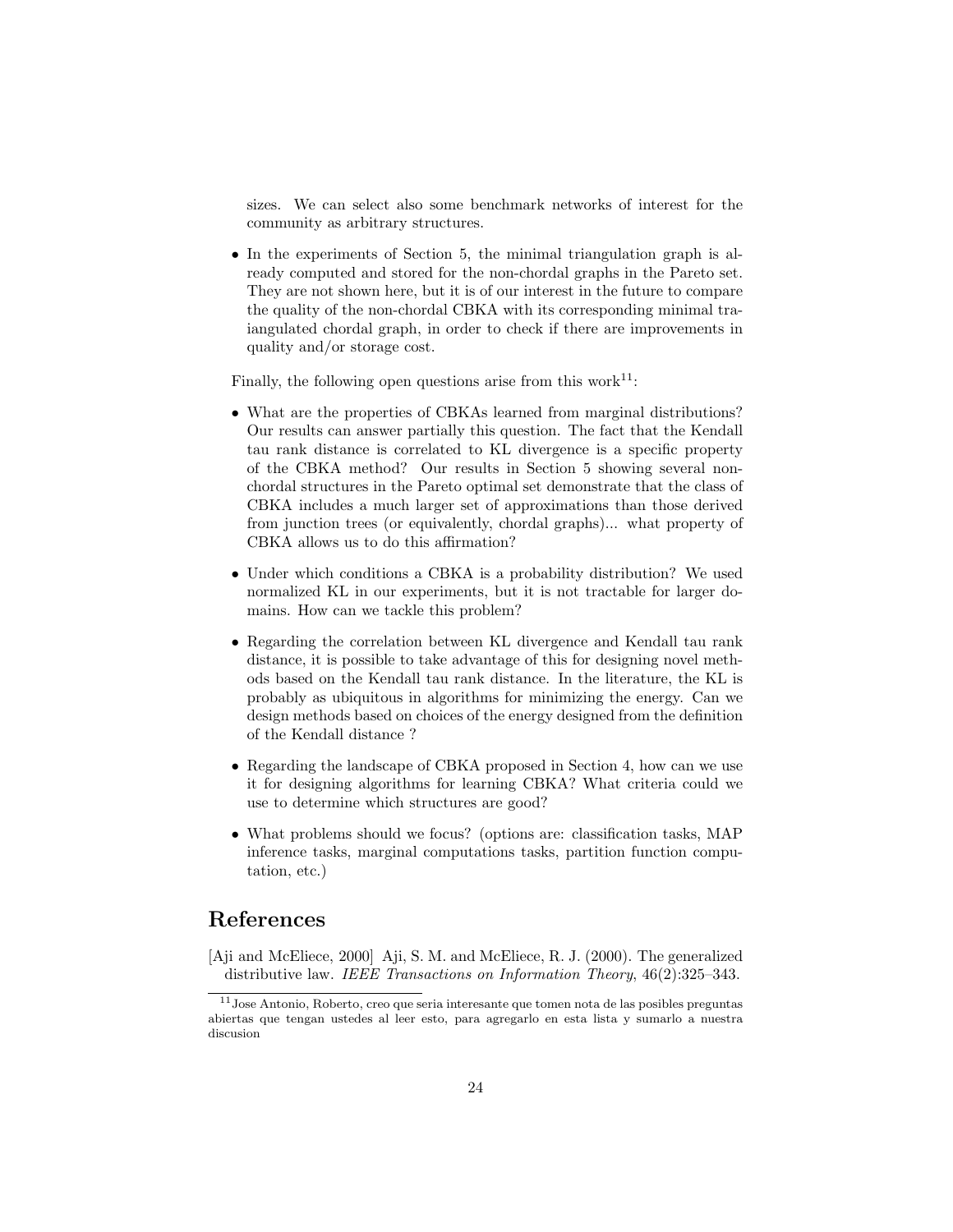- [Aji and Yildirim, 2003] Aji, S. M. and Yildirim, M. (2003). Mathematical Systems Theory in Biology, Communications, Computation and Finance Series: The IMA Volumes in Mathematics and its Applications, Vol. 134, chapter Belief propagation on partially ordered sets, pages 275–300. Springer.
- [Berry et al., 2010] Berry, A., Pogorelcnik, R., and Simonet, G. (2010). An introduction to clique minimal separator decomposition. Algorithms, 3(2):197– 215.
- [Besag, 1974] Besag, J. (1974). Spacial interaction and the statistical analysis of lattice systems. Journal of the Royal Statistical Society, Series B.
- [Bron and Kerbosch, 1973] Bron, C. and Kerbosch, J. (1973). Algorithm 457: finding all cliques of an undirected graph. Communications of the ACM, 16(9):575–577.
- [Chen and Wang, 2012] Chen, S. and Wang, Z. (2012). Acceleration strategies in generalized belief propagation. IEEE Transactions on Industrial Informatics, 8(1):41–48.
- [Heskes, 2003] Heskes, T. (2003). Stable fixed points of loopy belief propagation are minima of the Bethe free energy. In Advances in Neural Information Processing Systems, (NIPS-2002), volume 14, pages 343–350. MIT Press.
- [Heskes, 2006] Heskes, T. (2006). Convexity arguments for efficient minimization of the bethe and kikuchi free energies. J. Artif. Intell. Res.  $(JAIR)$ , 26:153–190.
- [Jones, 1995] Jones, T. (1995). Evolutionary algorithms, fitness landscapes and search. PhD thesis, Citeseer.
- [Kikuchi, 1951] Kikuchi, R. (1951). A theory of cooperative phenomena. Physical Review, 81(6):988–1003.
- [Koller and Friedman, 2009] Koller, D. and Friedman, N. (2009). Probabilistic graphical models: Principles and techniques (adaptive computation and machine learning series).
- [Kolmogorov, 2006] Kolmogorov, V. (2006). Convergent tree-reweighted message passing for energy minimization. IEEE transactions on pattern analysis and machine intelligence, 28(10):1568–1583.
- [Komodakis et al., 2011] Komodakis, N., Paragios, N., and Tziritas, G. (2011). Mrf energy minimization and beyond via dual decomposition. IEEE transactions on pattern analysis and machine intelligence, 33(3):531–552.
- [Korč et al., 2012] Korč, F., Kolmogorov, V., Lampert, C. H., et al. (2012). Approximating marginals using discrete energy minimization. In Proc. Workshop Inferning: Interactions between Inference and Learning. Citeseer.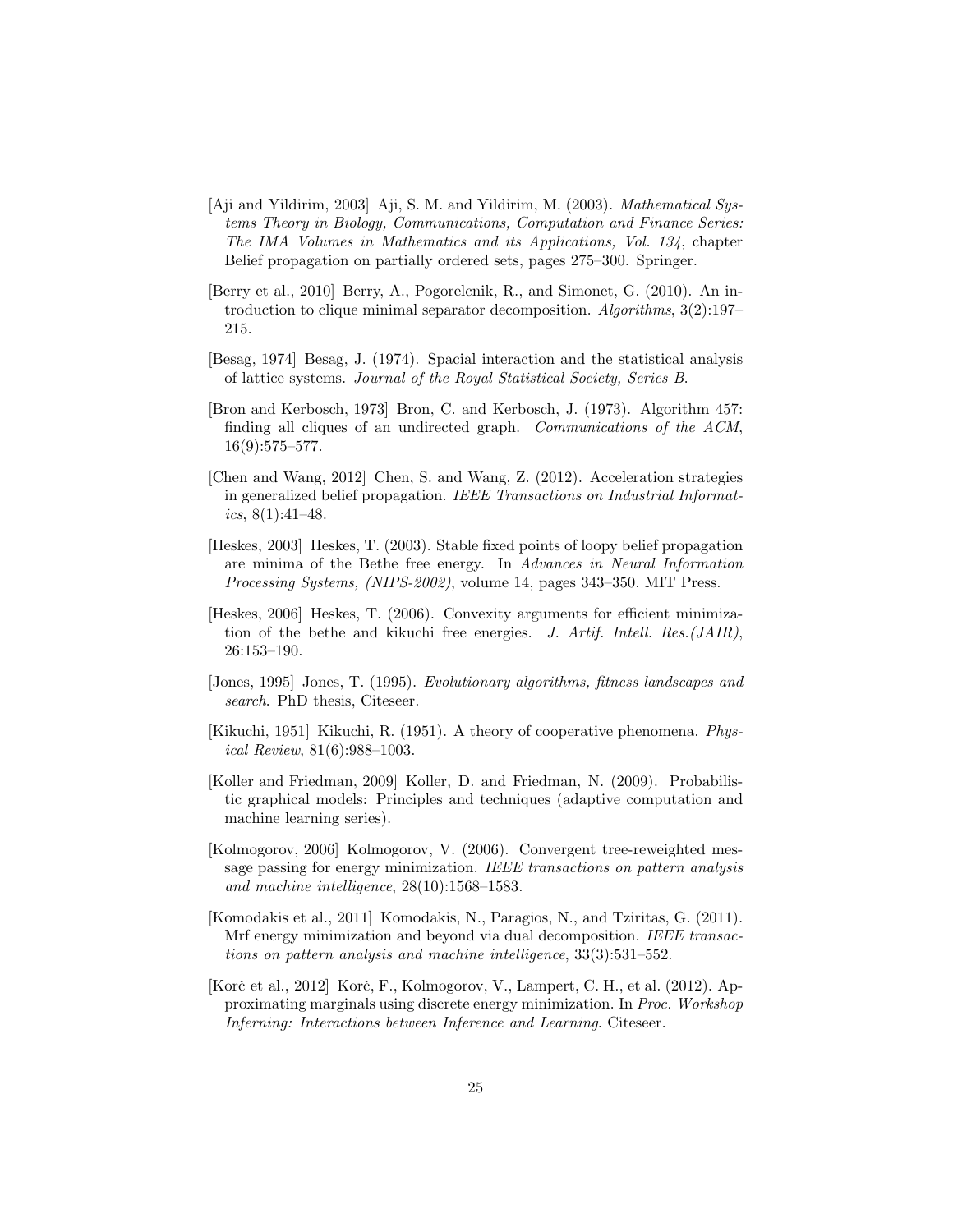- [Lauritzen, 1996] Lauritzen, S. (1996). Graphical Models. Oxford University Press.
- [Lin et al., 2016] Lin, P., Neil, M., and Fenton, N. (2016). Region based approximation for high dimensional bayesian network models. arXiv preprint arXiv:1602.02086.
- [Loh and Wibisono, 2014] Loh, P.-L. and Wibisono, A. (2014). Concavity of reweighted kikuchi approximation. In Ghahramani, Z., Welling, M., Cortes, C., Lawrence, N. D., and Weinberger, K. Q., editors, Advances in Neural Information Processing Systems 27, pages 3473–3481. Curran Associates, Inc.
- [MacKay, 2003] MacKay, D. J. (2003). *Information theory, inference and learn*ing algorithms. Cambridge university press.
- [Minka, 2001a] Minka, T. (2001a). A Family of Algorithms for Approximate Bayesian Inference. PhD thesis, Massachusetts Institute of Technology, Massachusetts.
- [Minka, 2001b] Minka, T. P. (2001b). Expectation propagation for approximate bayesian inference. In Proceedings of the Seventeenth conference on Uncertainty in artificial intelligence, pages 362–369. Morgan Kaufmann Publishers Inc.
- [Nilsson, 1998] Nilsson, D. (1998). An efficient algorithm for finding the M most probable configurations in probabilistic expert systems. Statistics and Computing, 2:159–173.
- [Pakzad and Anantharam, 2005] Pakzad, P. and Anantharam, V. (2005). Estimation and marginalization using the kikuchi approximation methods. Neural Computation, 17(8):1836–1873.
- [Pearl, 1988] Pearl, J. (1988). Probabilistic Reasoning in Intelligent Systems: Networks of Plausible Inference. Morgan Kaufmann, San Mateo, California.
- [Pelizzola, 2005] Pelizzola, A. (2005). Cluster variation method in statistical physics and probabilistic graphical models. Journal of Physics A: Mathematical and General, 38(33):R309.
- [Ravikumar et al., 2010] Ravikumar, P., Agarwal, A., and Wainwright, M. J. (2010). Message-passing for graph-structured linear programs: Proximal methods and rounding schemes. Journal of Machine Learning Research, 11(Mar):1043–1080.
- [Santana, 2005] Santana, R. (2005). Estimation of distribution algorithms with kikuchi approximations. Evolutionary Computation, 13(1):67–97.
- [Santana et al., 2005] Santana, R., Larranaga, P., and Lozano, J. A. (2005). Properties of kikuchi approximations constructed from clique based decompositions. Technical report, Technical Report EHU-KZAA-IK-2/05, Department of Computer Science and Artificial Intelligence, University of the Basque Country.